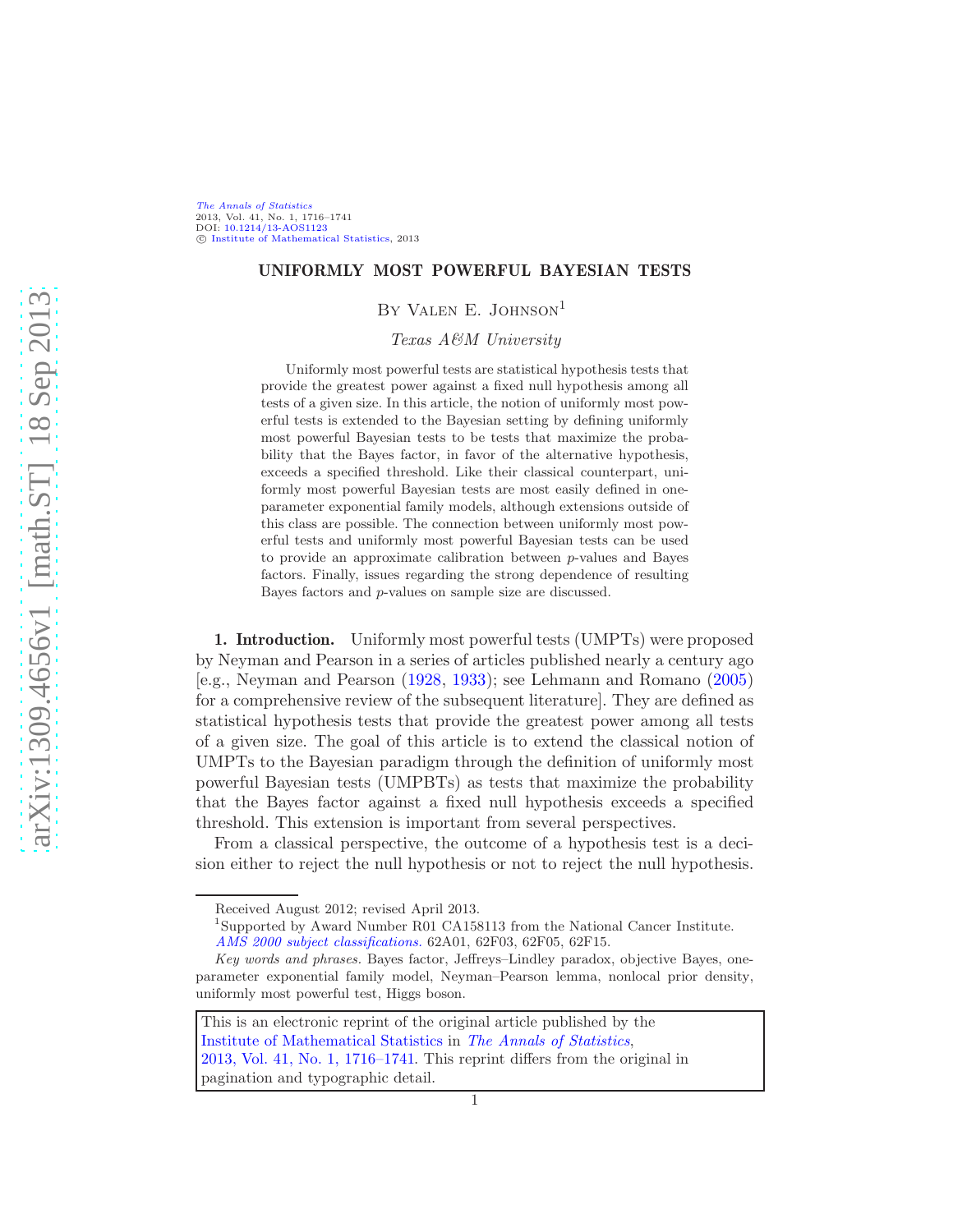<span id="page-1-0"></span>Table 1 *Probabilities of a random variable under competing hypotheses*

| Null hypothesis        | 0.99 | 0.008 | 0.001 |
|------------------------|------|-------|-------|
| Alternative hypothesis | 0.01 | 0.001 | 0.989 |

This approach to hypothesis testing is closely related to Popper's theory of critical rationalism, in which scientific theories are never accepted as being true, but instead are only subjected to increasingly severe tests [e.g., Popper [\(1959](#page-26-1)), Mayo and Spanos [\(2006](#page-25-2))]. Many scientists and philosophers, notably Bayesians, find this approach unsatisfactory for at least two reasons [e.g., Jeffreys [\(1939\)](#page-25-3), Howson and Urbach [\(2005](#page-25-4))]. First, a decision not to reject the null hypothesis provides little quantitative information regarding the truth of the null hypothesis. Second, the rejection of a null hypothesis may occur even when evidence from the data strongly support its validity. The following two examples—one contrived and one less so—illustrate these concerns.

The first example involves a test for the distribution of a random variable X that can take values 1, 2 or 3; cf. Berger and Wolpert [\(1984](#page-25-5)). The probability of each outcome under two competing statistical hypotheses is provided in Table [1.](#page-1-0) From this table, it follows that a most powerful test can be defined by rejecting the null hypothesis when  $X = 2$  or 3. Both error probabilities of this test are equal to 0.01.

Despite the test's favorable operating characteristics, the rejection of the null hypothesis for  $X = 2$  seems misleading:  $X = 2$  is 8 times more likely to be observed under the null hypothesis than it is under the alternative. If both hypotheses were assigned equal odds a priori, the null hypothesis is rejected at the 1% level of significance even though the posterior probability that it is true is 0.89. As discussed further in Section [2.1,](#page-8-0) such clashes between significance tests and Bayesian posterior probabilities can occur in variety of situations and can be particularly troubling in large sample settings.

The second example represents a stylized version of an early phase clinical trial. Suppose that a standard treatment for a disease is known to be successful in 25% of patients, and that an experimental treatment is concocted by supplementing the standard treatment with the addition of a new drug. If the supplemental agent has no effect on efficacy, then the success rate of the experimental treatment is assumed to remain equal to 25% (the null hypothesis). A single arm clinical trial is used to test this hypothesis. The trial is based on a one-sided binomial test at the 5% significance level. Thirty patients are enrolled in the trial.

If y denotes the number of patients who respond to the experimental treatment, then the critical region for the test is  $y \geq 12$ . To examine the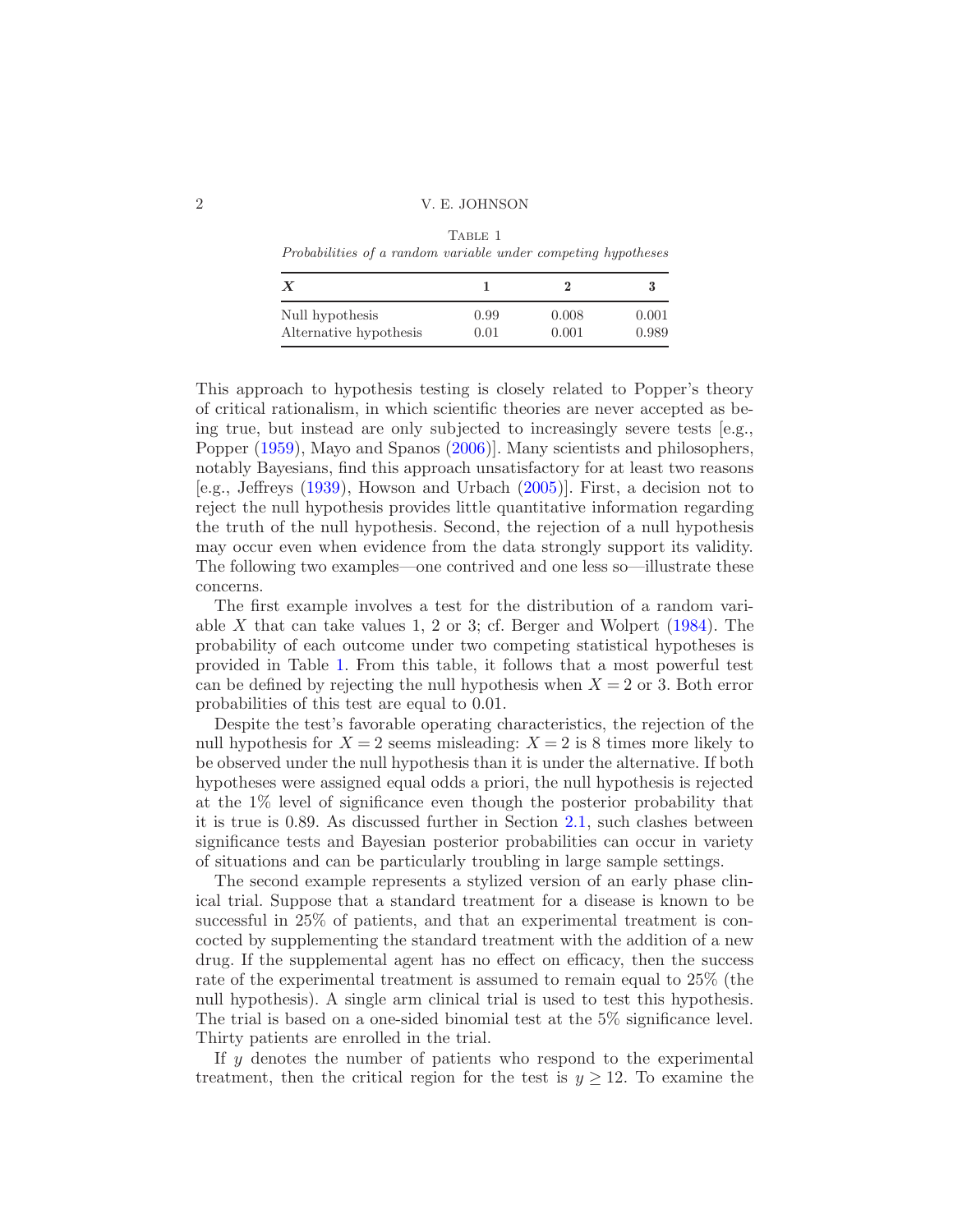properties of this test, suppose first that  $y = 12$ , so that the null hypothesis is rejected at the 5% level. In this case, the minimum likelihood ratio in favor of the null hypothesis is obtained by setting the success rate under the alternative hypothesis to  $12/30 = 0.40$  (in which case the power of the test is 0.57). That is, if the new treatment's success rate were defined a priori to be 0.4, then the likelihood ratio in favor of the null hypothesis would be

(1) 
$$
L_{\min} = \frac{0.25^{12} 0.75^{18}}{0.4^{12} 0.6^{18}} = 0.197.
$$

For any other alternative hypothesis, the likelihood ratio in favor of the null hypothesis would be larger than 0.197 [e.g., Edwards, Lindman and Savage [\(1963\)](#page-25-6)]. If equal odds are assigned to the null and alternative hypothesis, then the posterior probability of the null hypothesis is at least  $16.5\%$ . In this case, the null hypothesis is rejected at the 5% level of significance even though the data support it. And, of course, the posterior probability of the null hypothesis would be substantially higher if one accounted for the fact that a vast majority of early phase clinical trials fail.

Conversely, suppose now that the trial data provide clear support of the null hypothesis, with only 7 successes observed during the trial. In this case, the null hypothesis is not rejected at the 5% level, but this fact conveys little information regarding the relative support that the null hypothesis received. If the alternative hypothesis asserts, as before, that the success rate of the new treatment is 0.4, then the likelihood ratio in favor of the null hypothesis is 6.31; that is, the data favor the null hypothesis with approximately 6:1 odds. If equal prior odds are assumed between the two hypotheses, then the posterior probability of the null hypothesis is 0.863. Under the assumption of clinical equipoise, the prior odds assigned to the two hypotheses are assumed to be equal, which means the only controversial aspect of reporting such odds is the specification of the alternative hypothesis.

For frequentists, the most important aspect of the methodology reported in this article may be that it provides a connection between frequentist and Bayesian testing procedures. In one-parameter exponential family models with monotone likelihood ratios, for example, it is possible to define a UMPBT with the same rejection region as a UMPT. This means that a Bayesian using a UMPBT and a frequentist conducting a significance test will make identical decisions on the basis of the observed data, which suggests that either interpretation of the test may be invoked. That is, a decision to reject the null hypothesis at a specified significance level occurs only when the Bayes factor in favor of the alternative hypothesis exceeds a specified evidence level. This fact provides a remedy to the two primary deficiencies of classical significance tests—their inability to quantify evidence in favor of the null hypothesis when the null hypothesis is not rejected, and their tendency to exaggerate evidence against the null when it is. Having determined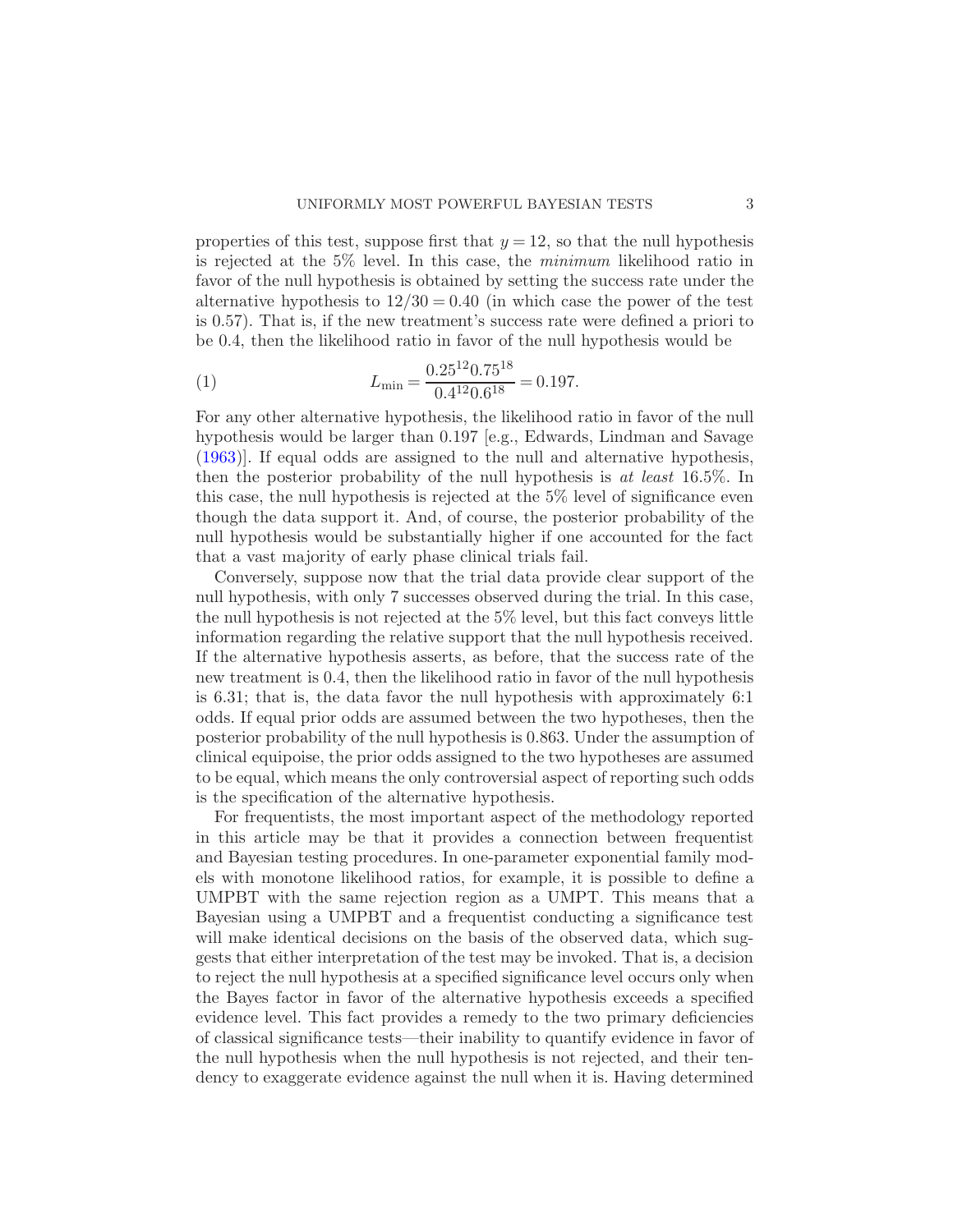the corresponding UMPBT, Bayes factors can be used to provide a simple summary of the evidence in favor of each hypothesis.

For Bayesians, UMPBTs represent a new objective Bayesian test, at least when objective Bayesian methods are interpreted in the broad sense. As Berger [\(2006](#page-25-7)) notes, "there is no unanimity as to the definition of objective Bayesian analysis. . . " and "many Bayesians object to the label 'objective Bayes,"' preferring other labels such as "noninformative, reference, default, conventional and nonsubjective." Within this context, UMPBTs provide a new form of default, nonsubjective Bayesian tests in which the alternative hypothesis is determined so as to maximize the probability that a Bayes factor exceeds a specified threshold. This threshold can be specified either by a default value—say 10 or 100—or, as indicated in the preceding discussion, determined so as to produce a Bayesian test that has the same rejection region as a classical UMPT. In the latter case, UMPBTs provide an objective Bayesian testing procedure that can be used to translate the results of classical significance tests into Bayes factors and posterior model probabilities. By so doing, UMPBTs may prove instrumental in convincing scientists that commonly-used levels of statistical significance do not provide "significant" evidence against rejected null hypotheses.

Subjective Bayesian methods have long provided scientists with a formal mechanism for assessing the probability that a standard theory is true. Unfortunately, subjective Bayesian testing procedures have not been—and will likely never be—generally accepted by the scientific community. In most testing problems, the range of scientific opinion regarding the magnitude of violations from a standard theory is simply too large to make the report of a single, subjective Bayes factor worthwhile. Furthermore, scientific journals have demonstrated an unwillingness to replace the report of a single p-value with a range of subjectively determined Bayes factors or posterior model probabilities.

Given this reality, subjective Bayesians may find UMPBTs useful for communicating the results of Bayesian tests to non-Bayesians, even when a UMPBT is only one of several Bayesian tests that are reported. By reducing the controversy regarding the specification of prior densities on parameter values under individual hypotheses, UMPBTs can also be used to focus attention on the specification of prior probabilities on the hypotheses themselves. In the clinical trial example described above, for example, the value of the success probability specified under the alternative hypothesis may be less important in modeling posterior model probabilities than incorporating information regarding the outcomes of previous trials on related supplements. Such would be the case if numerous previous trials of similar agents had failed to provide evidence of increased treatment efficacy.

UMPBTs possess certain favorable properties not shared by other objective Bayesian methods. For instance, most objective Bayesian tests implicitly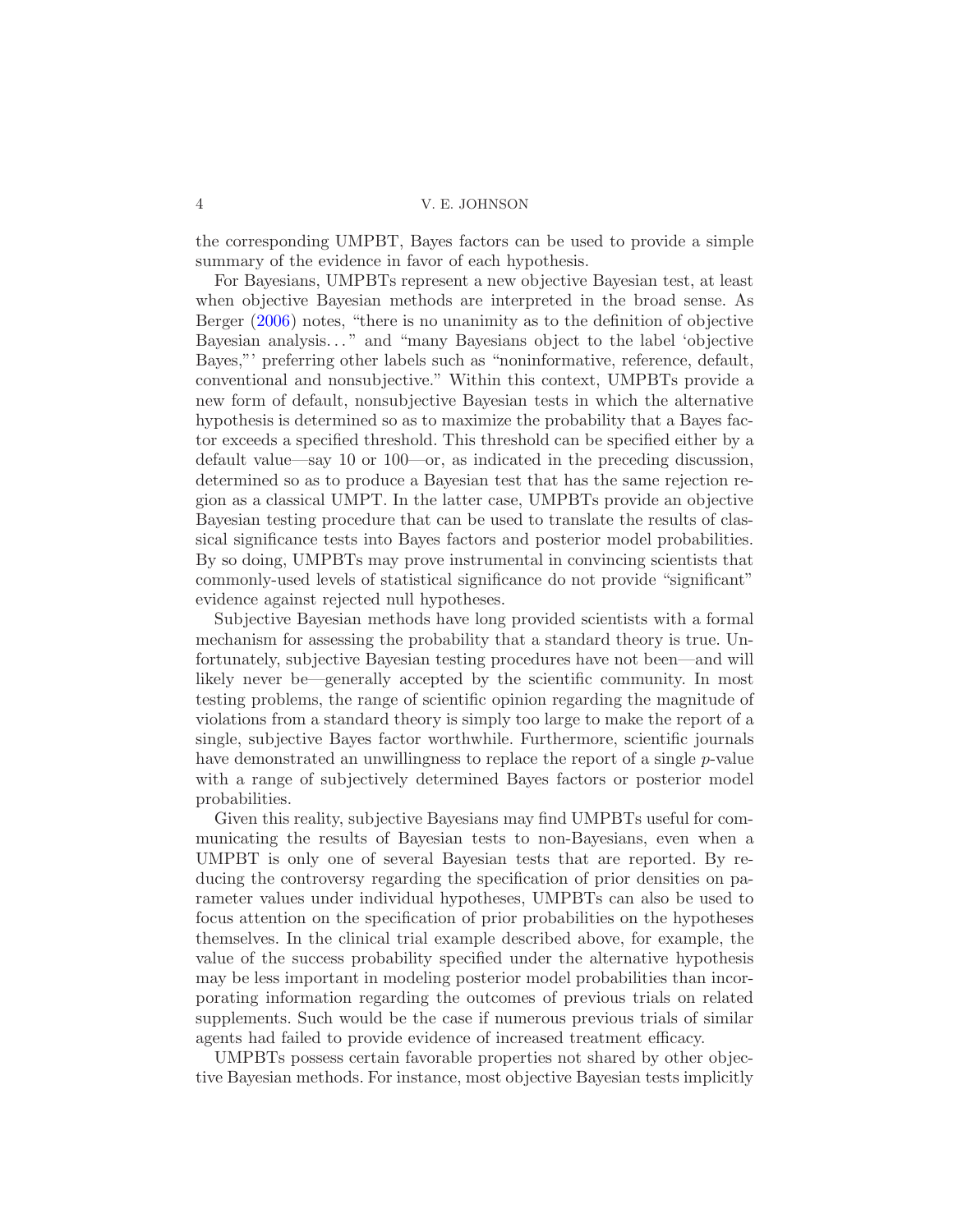define local alternative prior densities on model parameters under the alternative hypothesis [e.g., Jeffreys [\(1939\)](#page-25-3), O'Hagan [\(1995\)](#page-26-2), Berger and Pericchi [\(1996\)](#page-25-8)]. As demonstrated in Johnson and Rossell [\(2010\)](#page-25-9), however, the use of local alternative priors makes it difficult to accumulate evidence in favor of a true null hypothesis. This means that many objective Bayesian methods are only marginally better than classical significance tests in summarizing evidence in favor of the null hypothesis. For small to moderate sample sizes, UMPBTs produce alternative hypotheses that correspond to nonlocal alternative prior densities, which means that they are able to provide more balanced summaries of evidence collected in favor of true null and true alternative hypotheses.

UMPBTs also possess certain unfavorable properties. Like many objective Bayesian methods, UMPBTs can violate the likelihood principle, and their behavior in large sample settings can lead to inconsistency if evidence thresholds are held constant. And the alternative hypotheses generated by UMPBTs are neither vague nor noninformative. Further comments and discussion regarding these issues are provided below.

In order to define UMPBTs, it useful to first review basic properties of Bayesian hypothesis tests. In contrast to classical statistical hypothesis tests, Bayesian hypothesis tests are based on comparisons of the posterior probabilities assigned to competing hypotheses. In parametric tests, competing hypotheses are characterized by the prior densities that they impose on the parameters that define a sampling density shared by both hypotheses. Such tests comprise the focus of this article. Specifically, it is assumed throughout that the posterior odds between two hypotheses  $H_1$  and  $H_0$  can be expressed as

(2) 
$$
\frac{\mathbf{P}(H_1 \mid \mathbf{x})}{\mathbf{P}(H_0 \mid \mathbf{x})} = \frac{m_1(\mathbf{x})}{m_0(\mathbf{x})} \times \frac{p(H_1)}{p(H_0)},
$$

where  $BF_{10}(\mathbf{x}) = m_1(\mathbf{x})/m_0(\mathbf{x})$  is the Bayes factor between hypotheses  $H_1$ and  $H_0$ ,

(3) 
$$
m_i(\mathbf{x}) = \int_{\Theta} f(\mathbf{x} \mid \boldsymbol{\theta}) \pi_i(\boldsymbol{\theta} \mid H_i) d\boldsymbol{\theta}
$$

is the marginal density of the data under hypothesis  $H_i$ ,  $f(\mathbf{x} | \boldsymbol{\theta})$  is the sampling density of data x given  $\theta$ ,  $\pi_i(\theta | H_i)$  is the prior density on  $\theta$ under  $H_i$  and  $p(H_i)$  is the prior probability assigned to hypothesis  $H_i$ , for  $i = 0, 1$ . The marginal prior density for  $\theta$  is thus

$$
\pi(\theta) = \pi_0(\theta \mid H_0) P(H_0) + \pi_1(\theta \mid H_1) p(H_1).
$$

When there is no possibility of confusion,  $\pi_i(\theta | H_i)$  will be denoted more simply by  $\pi_i(\theta)$ . The parameter space is denoted by  $\Theta$  and the sample space by  $X$ . The logarithm of the Bayes factor is called the *weight of evidence*. All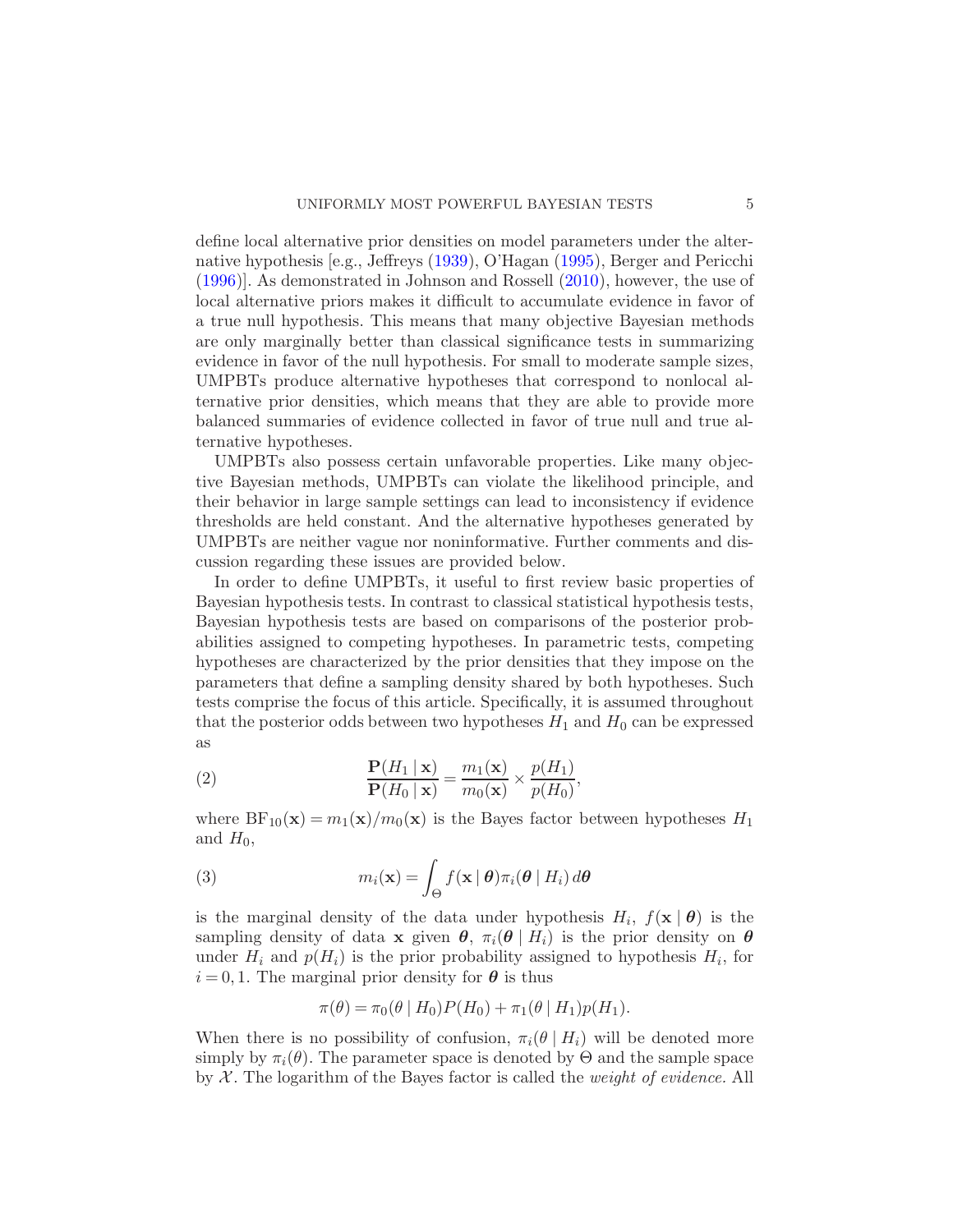densities are assumed to be defined with respect to an appropriate underlying measure (e.g., Lebesgue or counting measure).

Finally, assume that one hypothesis—the null hypothesis  $H_0$ —is fixed on the basis of scientific considerations, and that the difficulty in constructing a Bayesian hypothesis test arises from the requirement to specify an alternative hypothesis. This assumption mirrors the situation encountered in classical hypothesis tests in which the null hypothesis is known, but no alternative hypothesis is defined. In the clinical trial example, for instance, the null hypothesis corresponds to the assumption that the success probability of the new treatment equals that of the standard treatment, but there is no obvious value (or prior probability density) that should be assigned to the treatment's success probability under the alternative hypothesis that it is better than the standard of care.

With these assumptions and definitions in place, it is worthwhile to review a property of Bayes factors that pertains when the prior density defining an alternative hypothesis is misspecified. Let  $\pi_t(\theta | H_1) = \pi_t(\theta)$  denote the "true" prior density on  $\theta$  under the assumption that the alternative hypothesis is true, and let  $m_t(\mathbf{x})$  denote the resulting marginal density of the data. In general  $\pi_t(\theta)$  is not known, but it is still possible to compare the properties of the weight of evidence that would be obtained by using the true prior density under the alternative hypothesis to those that would be obtained using some other prior density. From a frequentist perspective,  $\pi_t$  might represent a point mass concentrated on the true, but unknown, data generating parameter. From a Bayesian perspective,  $\pi_t$  might represent a summary of existing knowledge regarding  $\theta$  before an experiment is conducted. Because  $\pi_t$  is not available, suppose that  $\pi_1(\theta | H_1) = \pi_1(\theta)$  is instead used to represent the prior density, again under the assumption that the alternative hypothesis is true. Then it follows from Gibbs's inequality that

$$
\int_{\mathcal{X}} m_t(\mathbf{x}) \log \left[ \frac{m_t(\mathbf{x})}{m_0(\mathbf{x})} \right] d\mathbf{x} - \int_{\mathcal{X}} m_t(\mathbf{x}) \log \left[ \frac{m_1(\mathbf{x})}{m_0(\mathbf{x})} \right] d\mathbf{x}
$$
  
= 
$$
\int_{\mathcal{X}} m_t(\mathbf{x}) \log \left[ \frac{m_t(\mathbf{x})}{m_1(\mathbf{x})} \right] d\mathbf{x}
$$
  
\ge 0.

That is,

<span id="page-5-0"></span>(4) 
$$
\int_{\mathcal{X}} m_t(\mathbf{x}) \log \left[ \frac{m_t(\mathbf{x})}{m_0(\mathbf{x})} \right] d\mathbf{x} \ge \int_{\mathcal{X}} m_t(\mathbf{x}) \log \left[ \frac{m_1(\mathbf{x})}{m_0(\mathbf{x})} \right] d\mathbf{x},
$$

which means that the expected weight of evidence in favor of the alternative hypothesis is always decreased when  $\pi_1(\theta)$  differs from  $\pi_t(\theta)$  (on a set with measure greater than 0). In general, the UMPBTs described below will thus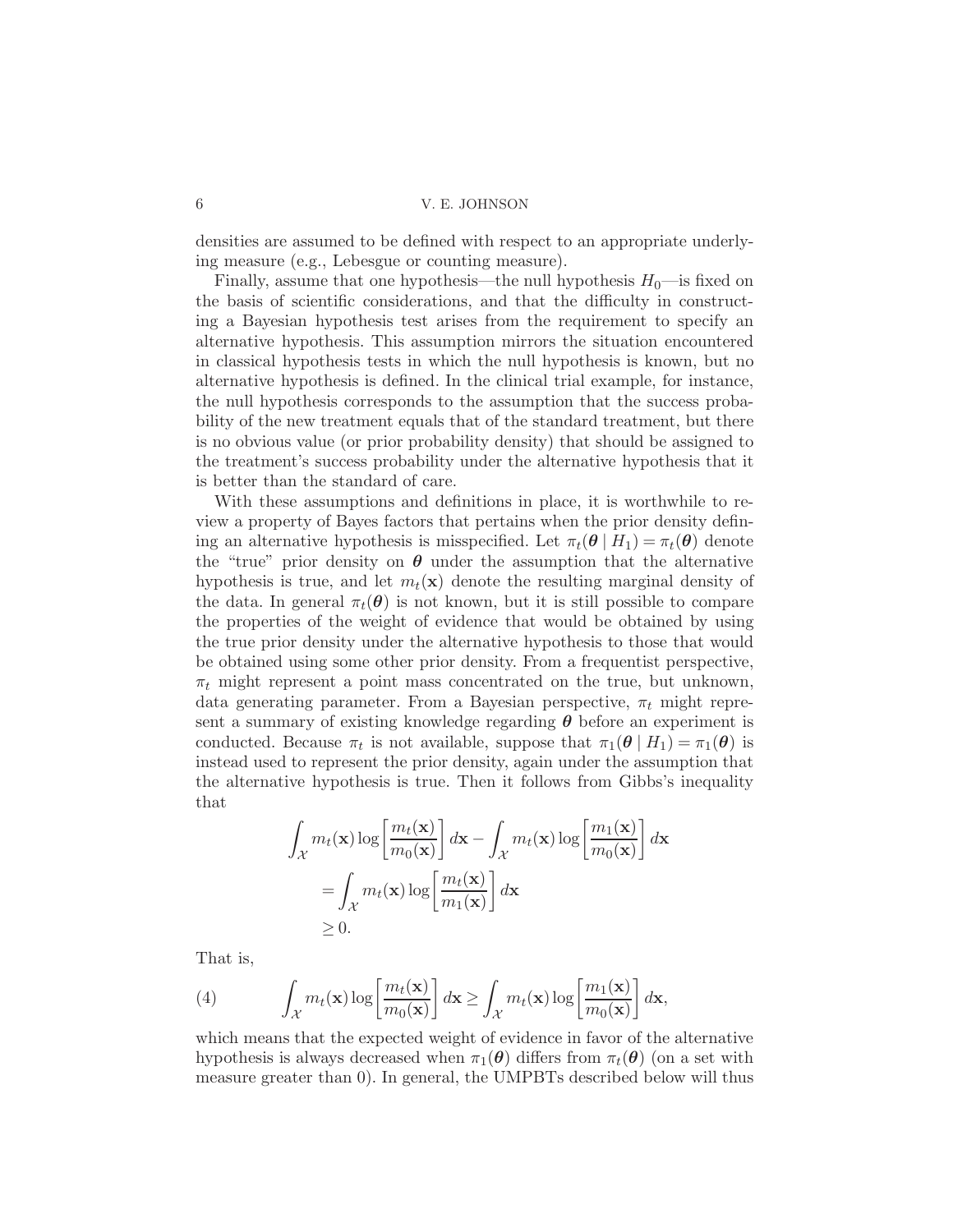decrease the average weight of evidence obtained in favor of a true alternative hypothesis. In other words, the weight of evidence reported from a UMPBT will tend to underestimate the actual weight of evidence provided by an experiment in favor of a true alternative hypothesis.

Like classical statistical hypothesis tests, the tangible consequence of a Bayesian hypothesis test is often the rejection of one hypothesis, say  $H_0$ , in favor of the second, say  $H_1$ . In a Bayesian test, the null hypothesis is rejected if the posterior probability of  $H_1$  exceeds a certain threshold. Given the prior odds between the hypotheses, this is equivalent to determining a threshold, say  $\gamma$ , over which the Bayes factor between  $H_1$  and  $H_0$  must fall in order to reject  $H_0$  in favor of  $H_1$ . It is therefore of some practical interest to determine alternative hypotheses that maximize the probability that the Bayes factor from a test exceeds a specified threshold.

With this motivation and notation in place, a  $\text{UMPBT}(\gamma)$  may be formally defined as follows.

DEFINITION. A uniformly most powerful Bayesian test for evidence threshold  $\gamma > 0$  in favor of the alternative hypothesis  $H_1$  against a fixed null hypothesis  $H_0$ , denoted by UMPBT( $\gamma$ ), is a Bayesian hypothesis test in which the Bayes factor for the test satisfies the following inequality for any  $\theta_t \in \Theta$ and for all alternative hypotheses  $H_2: \boldsymbol{\theta} \sim \pi_2(\boldsymbol{\theta})$ :

(5) 
$$
\mathbf{P}_{\boldsymbol{\theta}_t}[\operatorname{BF}_{10}(\mathbf{x}) > \gamma] \geq \mathbf{P}_{\boldsymbol{\theta}_t}[\operatorname{BF}_{20}(\mathbf{x}) > \gamma].
$$

In other words, the UMPBT( $\gamma$ ) is a Bayesian test for which the alternative hypothesis is specified so as to maximize the probability that the Bayes factor  $BF_{10}(\mathbf{x})$  exceeds the evidence threshold  $\gamma$  for all possible values of the data generating parameter  $\theta_t$ .

The remainder of this article is organized as follows. In the next section, UMPBTs are described for one-parameter exponential family models. As in the case of UMPTs, a general prescription for constructing UMPBTs is available only within this class of densities. Specific techniques for defining UMPBTs or approximate UMPBTs outside of this class are described later in Sections [4](#page-18-0) and [5.](#page-20-0) In applying UMPBTs to one parameter exponential family models, an approximate equivalence between type I errors for UMPTs and the Bayes factors obtained from UMPBTs is exposed.

In Section [3,](#page-11-0) UMPBTs are applied in two canonical testing situations: the test of a binomial proportion, and the test of a normal mean. These two tests are perhaps the most common tests used by practitioners of statistics. The binomial test is illustrated in the context of a clinical trial, while the normal mean test is applied to evaluate evidence reported in support of the Higgs boson. Section [4](#page-18-0) describes several settings outside of one parameter exponential family models for which UMPBTs exist. These include cases in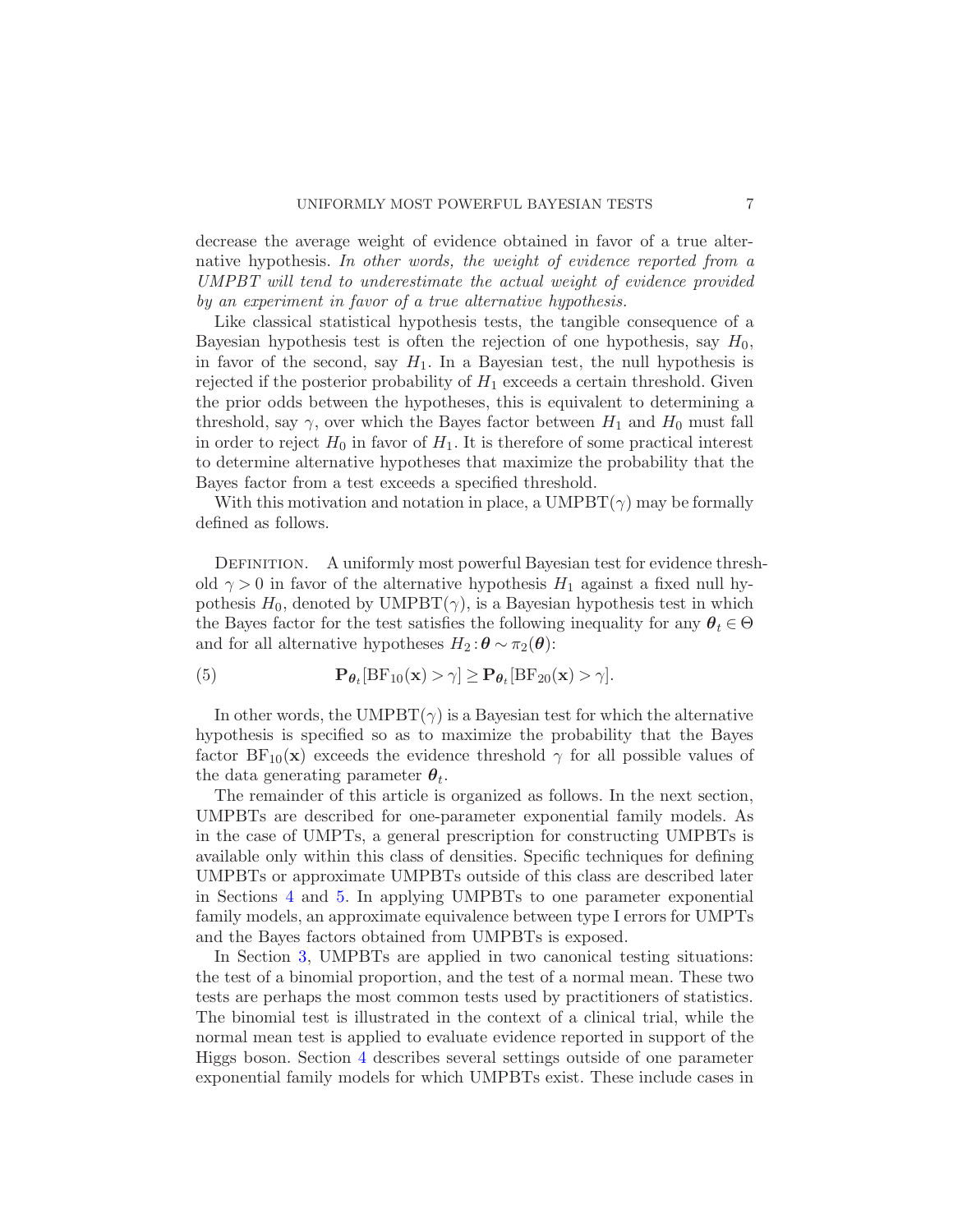which the nuisance parameters under the null and alternative hypothesis can be considered to be equal (though unknown), and situations in which it is possible to marginalize over nuisance parameters to obtain expressions for data densities that are similar to those obtained in one-parameter exponential family models. Section [5](#page-20-0) describes approximations to UMPBTs obtained by specifying alternative hypotheses that depend on data through statistics that are ancillary to the parameter of interest. Concluding comments appear in Section [6.](#page-23-0)

2. One-parameter exponential family models. Assume that  $\{x_1, \ldots, x_n\}$  $x_n$  = x are i.i.d. with a sampling density (or probability mass function in the case of discrete data) of the form

<span id="page-7-0"></span>(6) 
$$
f(x | \theta) = h(x) \exp[\eta(\theta) T(x) - A(\theta)],
$$

where  $T(x)$ ,  $h(x)$ ,  $\eta(\theta)$  and  $A(\theta)$  are known functions, and  $\eta(\theta)$  is monotonic. Consider a one-sided test of a point null hypothesis  $H_0$ :  $\theta = \theta_0$  against an arbitrary alternative hypothesis. Let  $\gamma$  denote the evidence threshold for a  $\text{UMPBT}(\gamma)$ , and assume that the value of  $\theta_0$  is fixed.

<span id="page-7-2"></span>Lemma 1. Assume the conditions of the previous paragraph pertain, and define  $q_{\gamma}(\theta, \theta_0)$  according to

(7) 
$$
g_{\gamma}(\theta,\theta_0) = \frac{\log(\gamma) + n[A(\theta) - A(\theta_0)]}{\eta(\theta) - \eta(\theta_0)}.
$$

In addition, define u to be 1 or  $-1$  according to whether  $\eta(\theta)$  is monotonically increasing or decreasing, respectively, and define v to be either 1 or  $-1$  according to whether the alternative hypothesis requires  $\theta$  to be greater than or less than  $\theta_0$ , respectively. Then a UMPBT( $\gamma$ ) can be obtained by restricting the support of  $\pi_1(\theta)$  to values of  $\theta$  that belong to the set

(8) 
$$
\argmin_{\theta} uvg_{\gamma}(\theta, \theta_0).
$$

Proof. Consider the case in which the alternative hypothesis requires θ to be greater than  $θ_0$  and  $η(θ)$  is increasing (so that  $uv = 1$ ), and let  $θ_t$ denote the true (i.e., data-generating) parameter for  $x$  under [\(6\)](#page-7-0). Consider first simple alternatives for which the prior on  $\theta$  is a point mass at  $\theta_1$ . Then

<span id="page-7-1"></span>(9) 
$$
\mathbf{P}_{\theta_t}(\text{BF}_{10} > \gamma) = \mathbf{P}_{\theta_t}[\log(\text{BF}_{10}) > \log(\gamma)]
$$

$$
= \mathbf{P}_{\theta_t} \left\{ \sum_{i=1}^n T(x_i) > \frac{\log(\gamma) + n[A(\theta_1) - A(\theta_0)]}{\eta(\theta_1) - \eta(\theta_0)} \right\}.
$$

It follows that the probability in [\(9\)](#page-7-1) achieves its maximum value when the right-hand side of the inequality is minimized, regardless of the distribution of  $\sum T(x_i)$ .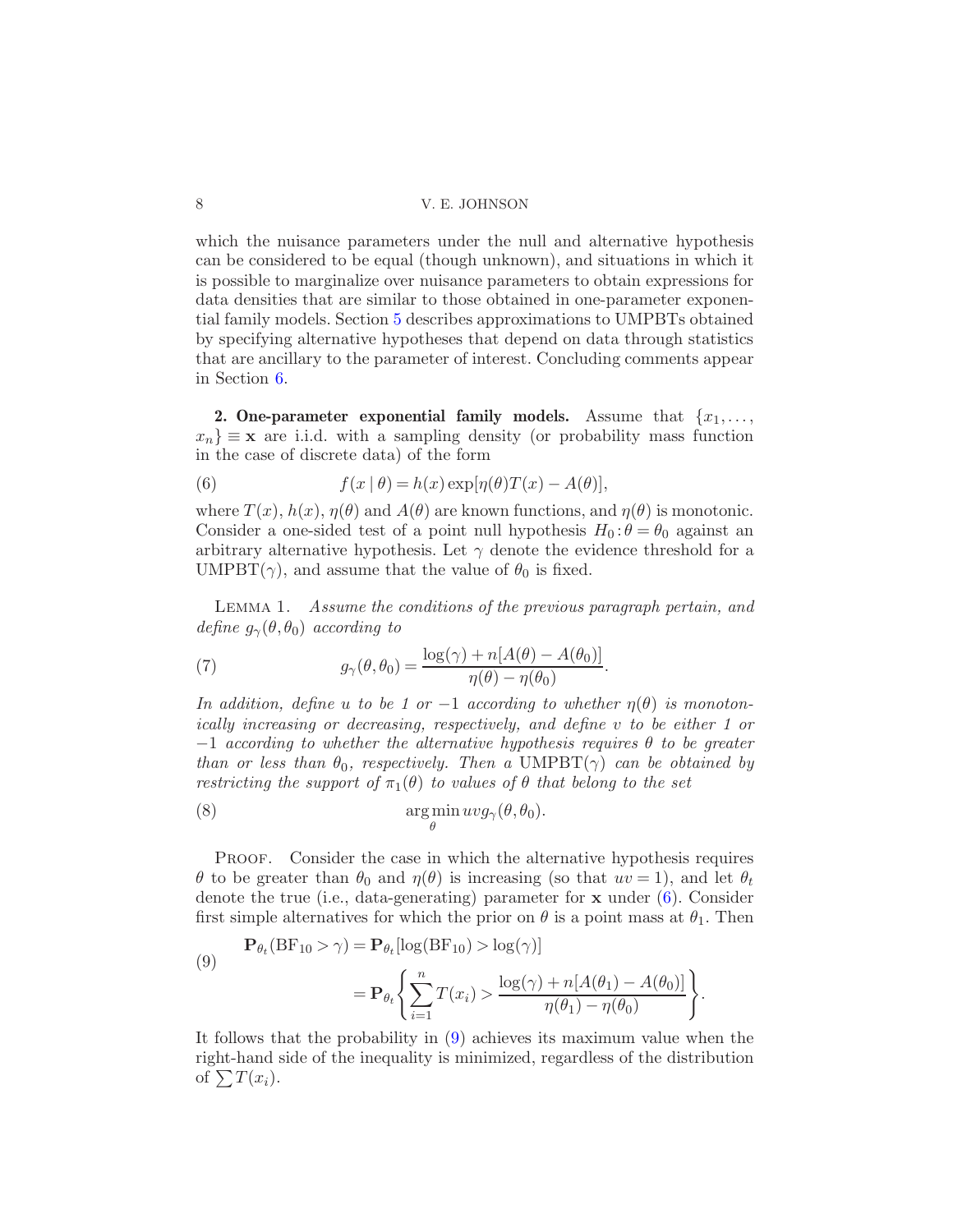Now consider composite alternative hypotheses, and define an indicator function s according to

(10) 
$$
s(\mathbf{x}, \theta) = \text{Ind}\left(\exp\left\{\left[\eta(\theta) - \eta(\theta_0)\right]\sum_{i=1}^n T(x_i) - n[A(\theta) - A(\theta_0)]\right\} > \gamma\right).
$$

Let  $\theta^*$  be a value that minimizes  $g_{\gamma}(\theta, \theta_0)$ . Then it follows from [\(9\)](#page-7-1) that

<span id="page-8-3"></span>(11)  $s(\mathbf{x}, \theta) \leq s(\mathbf{x}, \theta^*)$  for all **x**.

This implies that

(12) 
$$
\int_{\Theta} s(\mathbf{x}, \theta) \pi(\theta) d\theta \leq s(\mathbf{x}, \theta^*)
$$

for all probability densities  $\pi(\theta)$ . It follows that

<span id="page-8-4"></span>(13) 
$$
\mathbf{P}_{\theta_t}(\text{BF}_{10} > \gamma) = \int_{\mathcal{X}} s(\mathbf{x}, \theta) f(\mathbf{x} | \theta_t) dx
$$

is maximized by a prior that concentrates its mass on the set for which  $g_{\gamma}(\theta, \theta_0)$  is minimized.

The proof for other values of  $(u, v)$  follows by noting that the direction of the inequality in [\(9\)](#page-7-1) changes according to the sign of  $\eta(\theta_1) - \eta(\theta_0)$ .  $\Box$ 

It should be noted that in some cases the values of  $\theta$  that maximize  $\mathbf{P}_{\theta_t}(\text{BF}_{10} > \gamma)$  are not unique. This might happen if, for instance, no value of the sufficient statistic obtained from the experiment could produce a Bayes factor that exceeded the  $\gamma$  threshold. For example, it would not be possible to obtain a Bayes factor of 10 against a null hypothesis that a binomial success probability was 0.5 based on a sample of size  $n = 1$ . In that case, the probability of exceeding the threshold is 0 for all values of the success probability, and a unique UMPBT does not exist. More generally, if  $T(x)$  is discrete, then many values of  $\theta_1$  might produce equivalent tests. An illustration of this phenomenon is provided in the first example.

<span id="page-8-0"></span>2.1. Large sample properties of UMPBTs. Asymptotic properties of UMPBTs can most easily be examined for tests of point null hypotheses for a canonical parameter in one-parameter exponential families. Two properties of UMPBTs in this setting are described in the following lemma.

<span id="page-8-2"></span>LEMMA 2. Let  $X_1, \ldots, X_n$  represent a random sample drawn from a density expressible in the form [\(6\)](#page-7-0) with  $\eta(\theta) = \theta$ , and consider a test of the precise null hypothesis  $H_0: \theta = \theta_0$ . Suppose that  $A(\theta)$  has three bounded derivatives in a neighborhood of  $\theta_0$ , and let  $\theta^*$  denote a value of  $\theta$  that defines a UMPBT $(\gamma)$  test and satisfies

<span id="page-8-1"></span>(14) 
$$
\frac{dg_{\gamma}(\theta^*, \theta_0)}{d\theta} = 0.
$$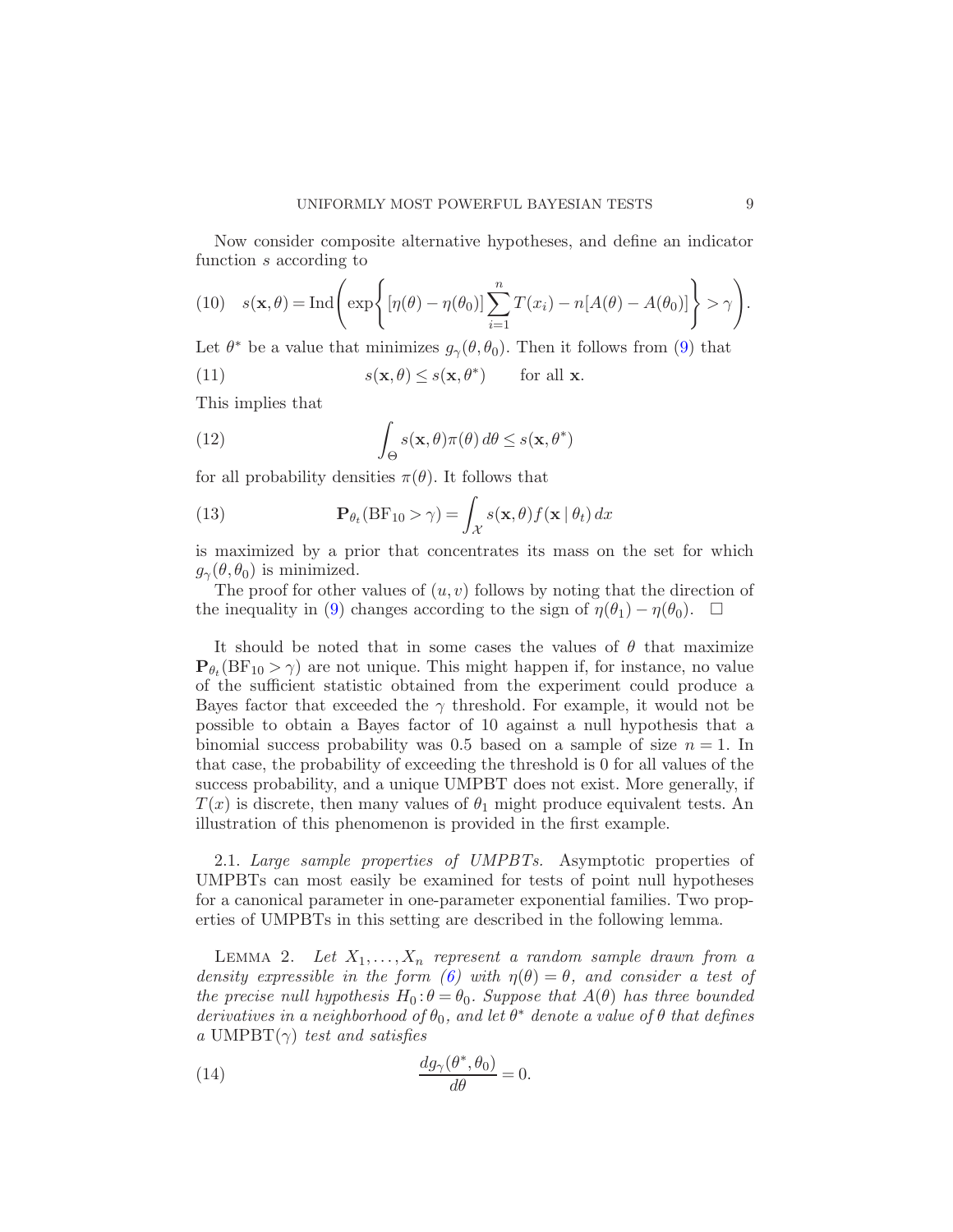Then the following statements apply:

<span id="page-9-0"></span>(1) For some  $t \in (\theta_0, \theta^*),$ 

(15) 
$$
|\theta^* - \theta_0| = \sqrt{\frac{2\log(\gamma)}{nA''(t)}}.
$$

<span id="page-9-1"></span>(2) Under the null hypothesis,

(16) 
$$
\log(BF_{10}) \to N(-\log(\gamma), 2\log(\gamma)) \quad \text{as } n \to \infty.
$$

PROOF. The first statement follows immediately from  $(14)$  by expanding  $A(\theta)$  in a Taylor series around  $\theta^*$ . The second statement follows by noting that the weight of evidence can be expressed as

$$
log(BF_{10}) = (\theta^* - \theta_0) \sum_{i=1}^{n} T(x_i) - n[A(\theta^*) - A(\theta_0)].
$$

Expanding in a Taylor series around  $\theta_0$  leads to

(17) 
$$
\log(\text{BF}_{10}) = \sqrt{\frac{2\log(\gamma)}{nA''(t)}} \left[ \sum_{i=1}^{n} T(x_i) - nA'(\theta_0) - \frac{n}{2}A''(\theta_0) \sqrt{\frac{2\log(\gamma)}{nA''(t)}} \right] + \varepsilon,
$$

where  $\varepsilon$  represents a term of order  $O(n^{-1/2})$ . From properties of exponential family models, it is known that

$$
E_{\theta_0}[T(x_i)] = A'(\theta_0) \quad \text{and} \quad \text{Var}_{\theta_0}(T(x_i)) = A''(\theta_0).
$$

Because  $A(\theta)$  has three bounded derivatives in a neighborhood of  $\theta_0$ , [A'(t)−  $A'(\theta_0)$  and  $[A''(t) - A''(\theta_0)]$  are order  $O(n^{-1/2})$ , and the statement follows by application of the central limit theorem.  $\Box$ 

Equation [\(15\)](#page-9-0) shows that the difference  $|\theta^* - \theta_0|$  is  $O(n^{-1/2})$  when the evidence threshold  $\gamma$  is held constant as a function of n. In classical terms, this implies that alternative hypotheses defined by UMPBTs represent Pitman sequences of local alternatives [Pitman [\(1949](#page-26-3))]. This fact, in conjunction with [\(16\)](#page-9-1), exposes an interesting behavior of UMPBTs in large sample settings, particularly when viewed from the context of the Jeffreys– Lindley paradox [Jeffreys [\(1939](#page-25-3)), Lindley [\(1957](#page-25-10)); see also Robert, Chopin and Rousseau [\(2009](#page-26-4))].

The Jeffreys–Lindley paradox (JLP) arises as an incongruity between Bayesian and classical hypothesis tests of a point null hypothesis. To understand the paradox, suppose that the prior distribution for a parameter of interest under the alternative hypothesis is uniform on an interval I containing the null value  $\theta_0$ , and that the prior probability assigned to the null hypothesis is  $\pi_1$ . If  $\pi_1$  is bounded away from 0, then it is possible for the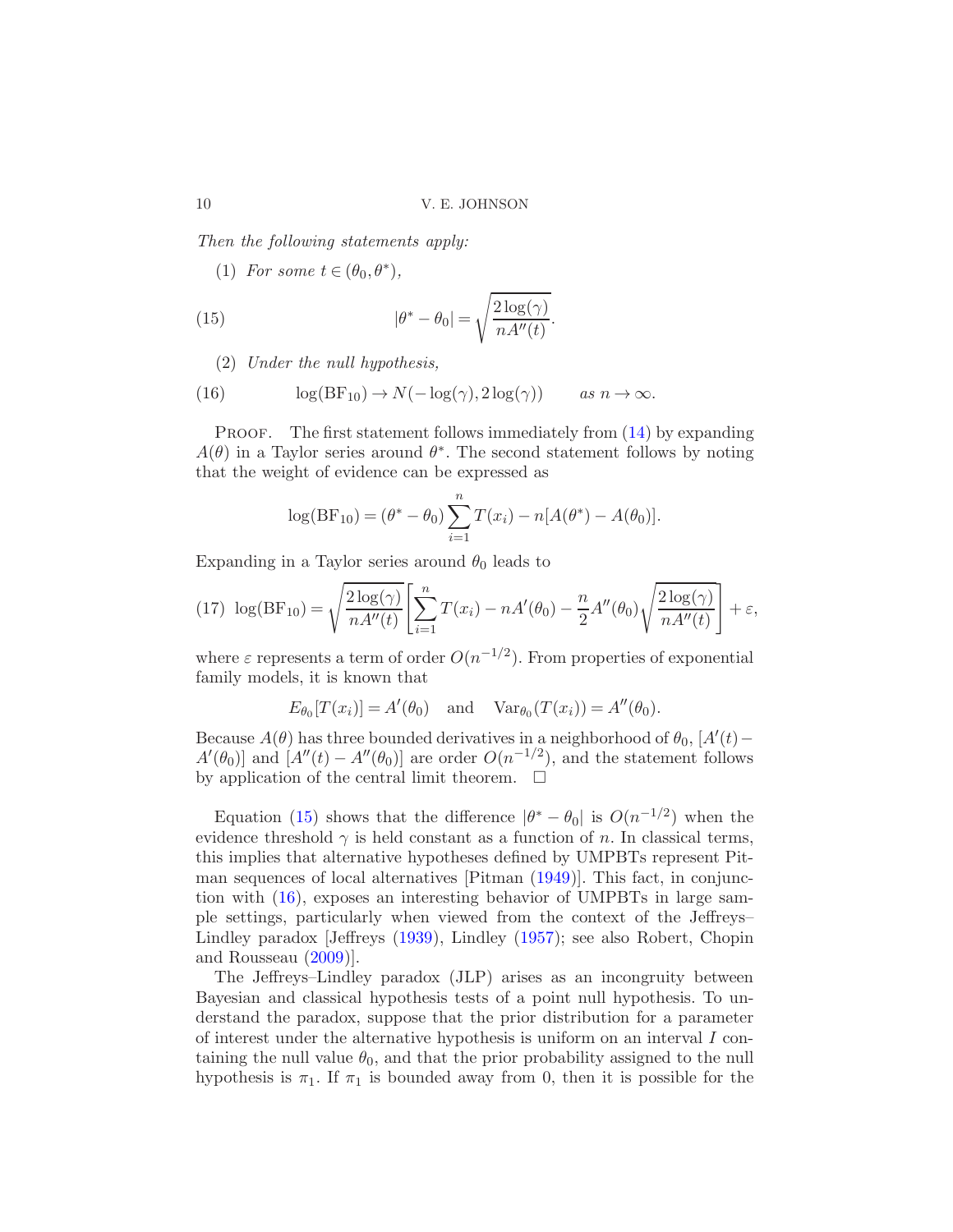null hypothesis to be rejected in an  $\alpha$ -level significance test even when the posterior probability assigned to the null hypothesis exceeds  $1-\alpha$ . Thus, the anomalous behavior exhibited in the example of Table [1,](#page-1-0) in which the null hypothesis was rejected in a significance test while being supported by the data, is characteristic of a more general phenomenon that may occur even in large sample settings. To see that the null hypothesis can be rejected even when the posterior odds are in its favor, note that for sufficiently large  $n$ the width of I will be large relative to the posterior standard deviation of  $\theta$ under the alternative hypothesis. Data that are not "too far" from  $f_{\theta_0}$  may therefore be much more likely to have arisen from the null hypothesis than from a density  $f_{\theta}$  when  $\theta$  is drawn uniformly from I. At the same time, the value of the test statistic based on the data may appear extreme given that  $f_{\theta_0}$  pertains.

For moderate values of  $\gamma$ , the second statement in Lemma [2](#page-8-2) shows that the weight of evidence obtained from a UMPBT is unlikely to provide strong evidence in favor of either hypothesis when the null hypothesis is true. When  $\gamma = 4$ , for instance, an approximate 95% confidence interval for the weight of evidence extends only between  $(-4.65, 1.88)$ , no matter how large *n* is. Thus, the posterior probability of the null hypothesis does not converge to 1 as the sample size grows. The null hypothesis is never fully accepted—nor the alternative rejected—when the evidence threshold is held constant as  $n$ increases.

This large sample behavior of UMPBTs with fixed evidence thresholds is, in a certain sense, similar to the JLP. When the null hypothesis is true and  $n$  is large, the probability of rejecting the null hypothesis at a fixed level of significance remains constant at the specified level of significance. For instance, the null hypothesis is rejected 5% of the time in a standard 5% significance test when the null hypothesis is true, regardless of how large the sample size is. Similarly, when  $\gamma = 4$ , the probability that the weight of evidence in favor of the alternative hypothesis will be greater than 0 converges to  $0.20$  as n becomes large. Like the significance test, there remains a nonzero probability that the alternative hypothesis will be favored by the UMPBT even when the null hypothesis is true, regardless of how large  $n$  is.

On a related note, Rousseau [\(2007\)](#page-26-5) has demonstrated that a point null hypothesis may be used as a convenient mathematical approximation to interval hypotheses of the form  $(\theta_0 - \varepsilon, \theta_0 + \varepsilon)$  if  $\varepsilon$  is sufficiently small. Her results suggest that such an approximation is valid only if  $\varepsilon < o(n)$ . The fact that UMPBT alternatives decrease at a rate of  $O(n^{-1/2})$  suggests that UMPBTs may be used to test small interval hypotheses around  $\theta_0$ , provided that the width of the interval satisfies the constraints provided by Rousseau.

Further comments regarding the asymptotic properties of UMPBTs appear in the discussion section.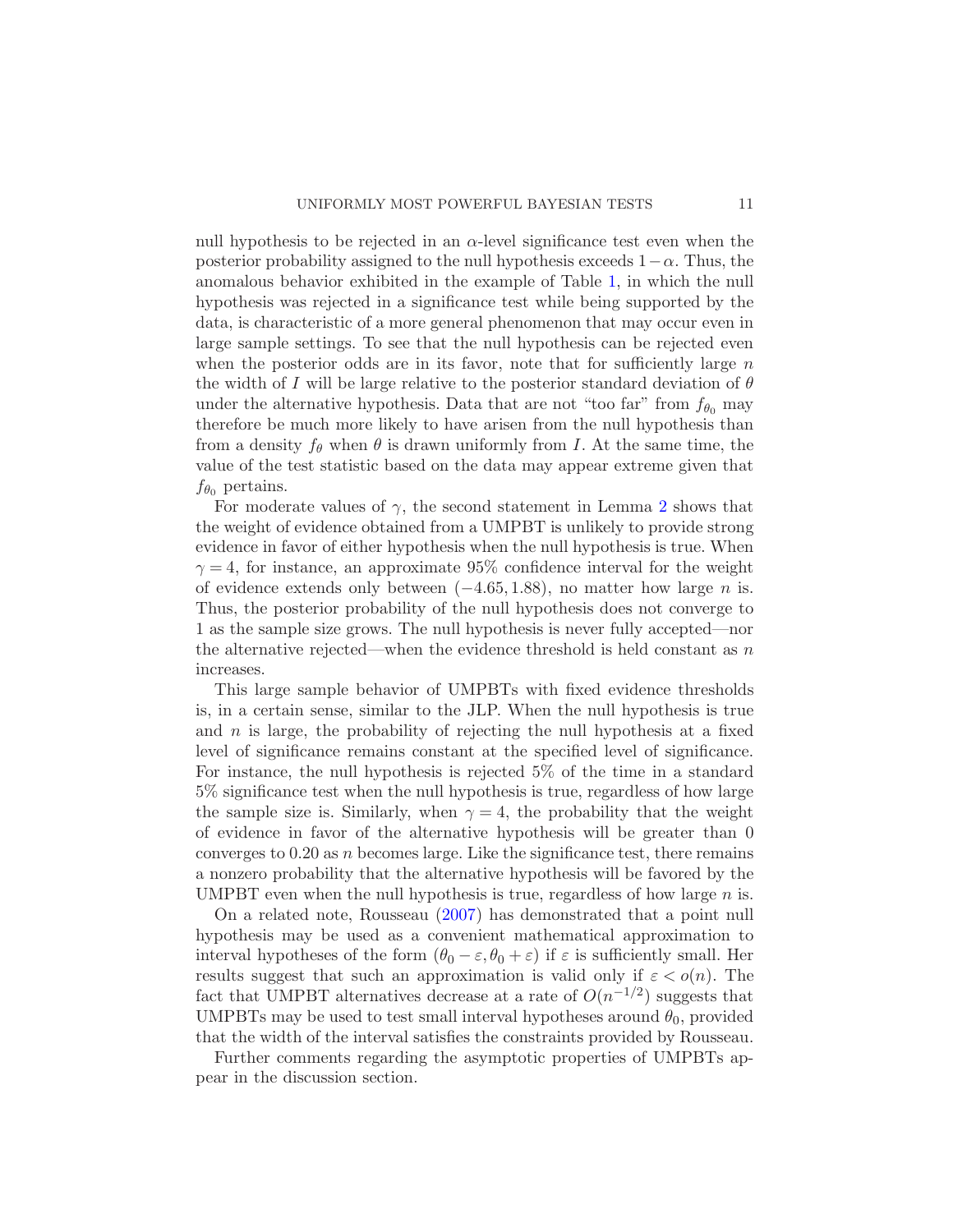<span id="page-11-0"></span>3. Examples. Tests of simple hypotheses in one-parameter exponential family models continue to be the most common statistical hypothesis tests used by practitioners. These tests play a central role in many science, technology and business applications. In addition, the distributions of many test statistics are asymptotically distributed as standard normal deviates, which means that UMPBTs can be applied to obtain Bayes factors based on test statistics [Johnson [\(2005\)](#page-25-11)]. This section illustrates the use of UMPBT tests in two archetypical examples; the first involves the test of a binomial success probability, and the second the test of the value of a parameter estimate that is assumed to be approximately normally distributed.

3.1. Test of binomial success probability. Suppose  $x \sim Bin(n, p)$ , and consider the test of a null hypothesis  $H_0$ :  $p = p_0$  versus an alternative hypothesis  $H_1$ :  $p > p_0$ . Assume that an evidence threshold of  $\gamma$  is desired for the test; that is, the alternative hypothesis is accepted if  $BF_{10} > \gamma$ .

From Lemma [1,](#page-7-2) the UMPBT( $\gamma$ ) is defined by finding  $p_1$  that satisfies  $p_1 > p_0$  and

<span id="page-11-1"></span>(18) 
$$
p_1 = \underset{p}{\arg\min} \frac{\log(\gamma) - n[\log(1-p) - \log(1-p_0)]}{\log[p/(1-p)] - \log[p_0/(1-p_0)]}.
$$

Although this equation cannot be solved in closed form, its solution can be found easily using optimization functions available in most statistical programs.

3.1.1. Phase II clinical trials with binary outcomes. To illustrate the resulting test in a real-world application that involves small sample sizes, consider a one-arm Phase II trial of a new drug intended to improve the response rate to a disease from the standard-of-care rate of  $p_0 = 0.3$ . Suppose also that budget and time constraints limit the number of patients that can be accrued in the trial to  $n = 10$ , and suppose that the new drug will be pursued only if the odds that it offers an improvement over the standard of care are at least 3:1. Taking  $\gamma = 3$ , it follows from [\(18\)](#page-11-1) that the UMPBT alternative is defined by taking  $H_1$ :  $p_1 = 0.525$ . At this value of  $p_1$ , the Bayes factor  $BF_{10}$  in favor of  $H_1$  exceeds 3 whenever 6 or more of the 10 patients enrolled in the trial respond to treatment.

A plot of the probability that  $BF_{10}$  exceeds 3 as function of the true response rate  $p$  appears in Figure [1.](#page-12-0) For comparison, also plotted in this figure (dashed curve) is the probability that  $BF_{10}$  exceeds 3 when  $p_1$  is set to the data-generating parameter, that is, when  $p_1 = p_t$ .

Figure [1](#page-12-0) shows that the probability that  $BF_{10}$  exceeds 3 when calculated under the true alternative hypothesis is significantly smaller than it is under the UMPBT alternative for values of  $p < 0.4$  and for values of  $p > 0.78$ . Indeed, for values of  $p < 0.334$ , there is no chance that  $BF_{10}$  will exceed 3.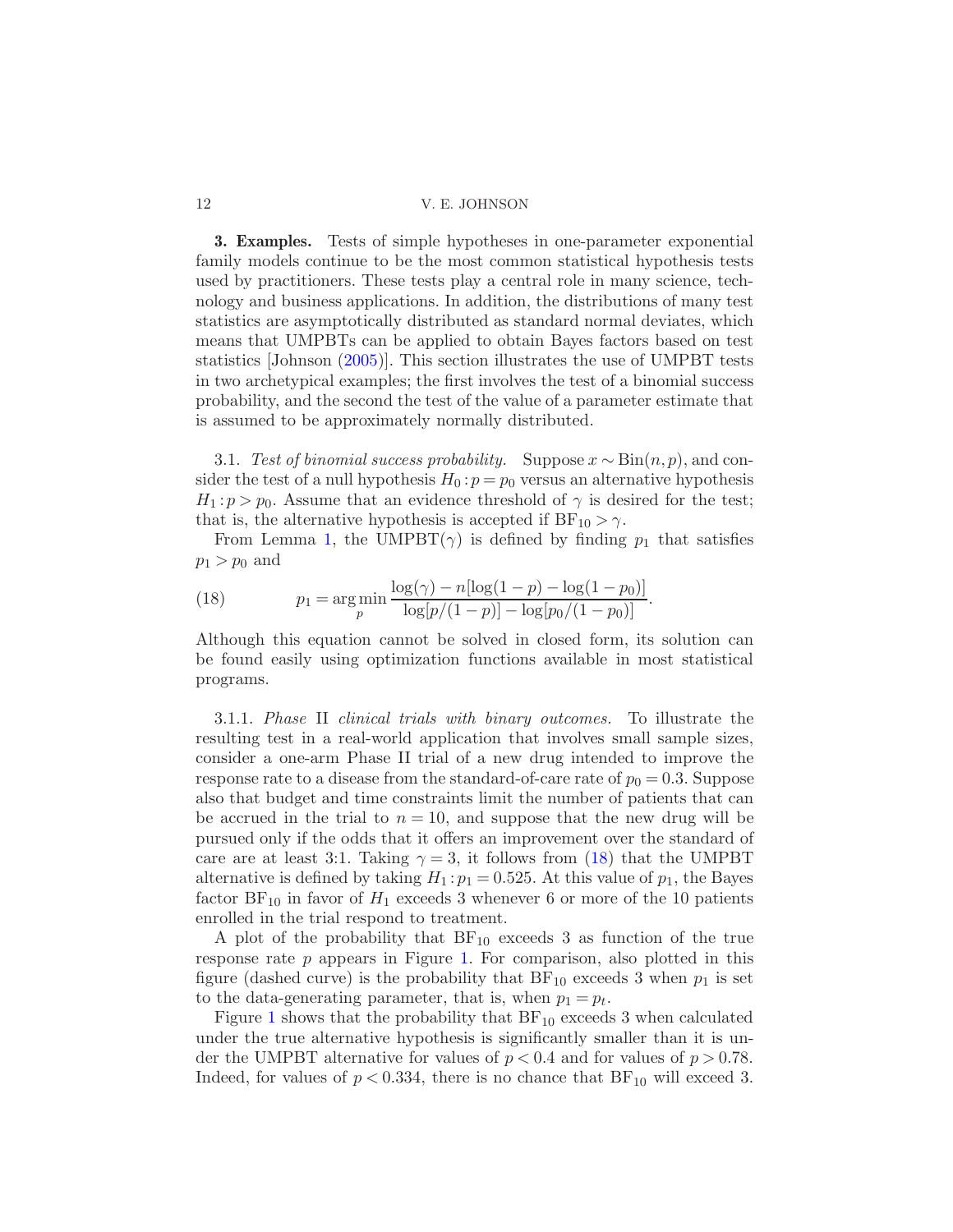

<span id="page-12-0"></span>Fig. 1. *Probability that the Bayes factor exceeds 3 plotted against the data-generating parameter. The solid curve shows the probability of exceeding 3 for the UMPBT. The dashed curve displays this probability when the Bayes factor is calculated using the data-generating parameter.*

This is so because  $(0.334/0.30)^x$  remains less than 3.0 for all  $x \le 10$ . The decrease in the probability that the Bayes factor exceeds 3 for large values of p stems from the relatively small probability that these models assign to the observation of intermediate values of x. For example, when  $p = 0.8$ , the probability of observing 6 out 10 successes is only 0.088, while the corresponding probability under  $H_0$  is 0.037. Thus  $BF_{10} = 2.39$ , and the evidence in favor of the true success probability does not exceed 3. That is, the discontinuity in the dashed curve at  $p \approx 0.7$  occurs because the Bayes factor for this test is not greater than 3 when  $x = 6$ . Similarly, the other discontinuities in the dashed curve occur when the rejection region for the Bayesian test (i.e., values of x for which the Bayes factor is greater than 3) excludes another immediate value of  $x$ . The dashed and solid curves agree for all Bayesian tests that produce Bayes factors that exceed 3 for all values of  $x \geq 6$ .

It is also interesting to note that the solid curve depicted in Figure [1](#page-12-0) represents the power curve for an approximate 5% one-sided significance test of the null hypothesis that  $p = 0.3$  [note that  $P_{0.3}(X \ge 6) = 0.047$ ]. This rejection region for the 5% significance test also corresponds to the region for which the Bayes factor corresponding to the  $\text{UMPBT}(\gamma)$  exceeds  $\gamma$  for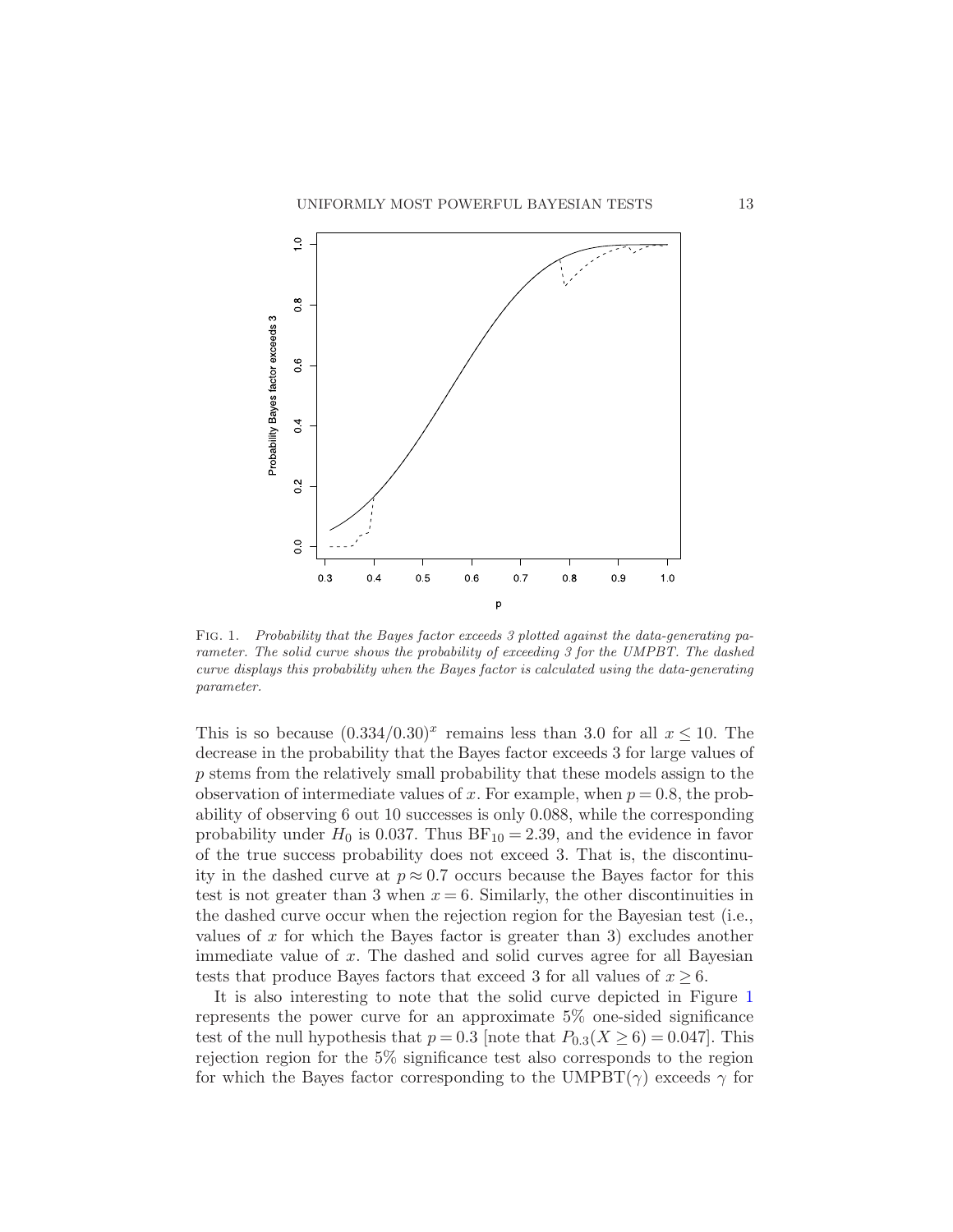

<span id="page-13-0"></span>FIG. 2. *Expected weight of evidence produced by a* UMPBT( $\gamma$ ) *against a null hypothesis that*  $p_0 = 0.3$  *when the sample size is*  $n = 10$  *(solid curve), versus the expected weight of evidence observed using the data-generating success probability at the alternative hypothesis (dashed curve). The data-generating parameter value is displayed on the horizontal axis.*

all values of  $\gamma \in (2.36, 6.82)$ . If equal prior probabilities are assigned to  $H_0$ and  $H_1$ , this suggests that a p-value of 0.05 for this test corresponds roughly to the assignment of a posterior probability between  $(1.0/7.82, 1.0/3.36)$  = (0.13, 0.30) to the null hypothesis. This range of values for the posterior probability of the null hypothesis is in approximate agreement with values suggested by other authors, for example, Berger and Sellke [\(1987\)](#page-25-12).

This example also indicates that a UMPBT can result in large type I errors if the threshold  $\gamma$  is chosen to be too small. For instance, taking  $\gamma = 2$ in this example would lead to type I errors that were larger than 0.05.

It is important to note that the UMPBT does not provide a test that maximizes the expected weight of evidence, as equation [\(4\)](#page-5-0) demonstrates. This point is illustrated in Figure [2,](#page-13-0) which depicts the expected weight of evidence obtained in favor of  $H_1$  by a solid curve as the data-generating success probability is varied in  $(0.3, 1.0)$ . For comparison, the dashed curve shows the expected weight of evidence obtained as a function of the true parameter value. As predicted by the inequality in [\(4\)](#page-5-0), on average the UMPBT provides less evidence in favor of the true alternative hypothesis for all values of  $p \in (0.3, 1.0)$  except  $p = 0.525$ , the UMPBT value.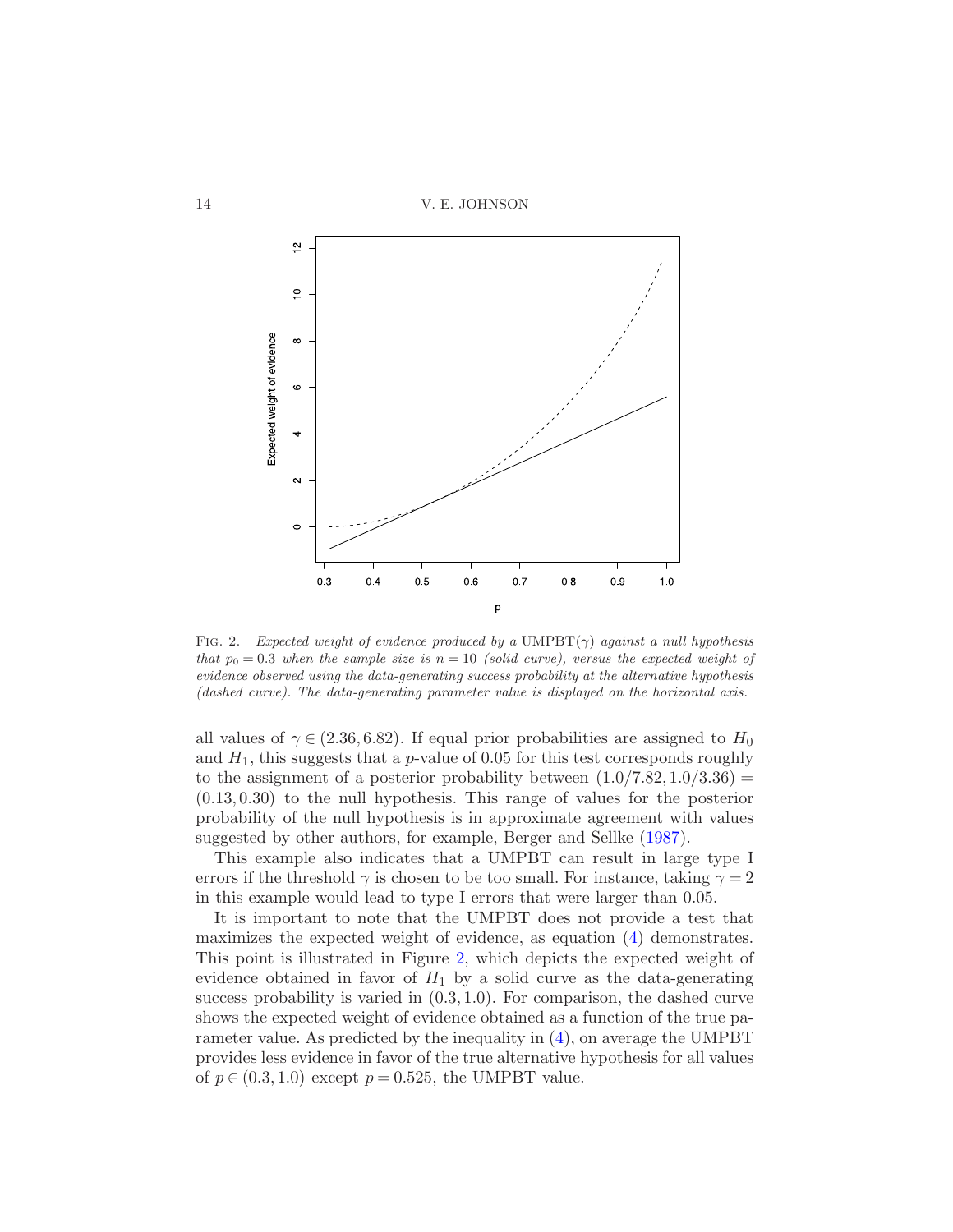3.2. Test of normal mean,  $\sigma^2$  known. Suppose  $x_i$ ,  $i = 1, ..., n$  are i.i.d.  $N(\mu, \sigma^2)$  with  $\sigma^2$  known. The null hypothesis is  $H_0: \mu = \mu_0$ , and the alternative hypothesis is accepted if  $BF_{10} > \gamma$ . Assuming that the alternative hypothesis takes the form  $H_1$ :  $\mu = \mu_1$  in a one-sided test, it follows that

<span id="page-14-0"></span>(19) 
$$
\log(BF_{10}) = \frac{n}{\sigma^2} \left[ \bar{\mathbf{x}}(\mu_1 - \mu_0) + \frac{1}{2}(\mu_0^2 - \mu_1^2) \right].
$$

If the data-generating parameter is  $\mu_t$ , the probability that  $BF_{10}$  is greater than  $\gamma$  can be written as

<span id="page-14-1"></span>(20) 
$$
\mathbf{P}_{\mu_t} \left[ (\mu_1 - \mu_0) \bar{\mathbf{x}} > \frac{\sigma^2 \log(\gamma)}{n} - \frac{1}{2} (\mu_0^2 - \mu_1^2) \right].
$$

If  $\mu_1 > \mu_0$ , then the UMPBT( $\gamma$ ) value of  $\mu_1$  satisfies

(21) 
$$
\arg\min_{\mu_1} \frac{\sigma^2 \log(\gamma)}{n(\mu_1 - \mu_0)} + \frac{1}{2}(\mu_0 + \mu_1).
$$

Conversely, if  $\mu_1 < \mu_0$ , then optimal value of  $\mu_1$  satisfies

(22) 
$$
\arg\min_{\mu_1} \frac{\sigma^2 \log(\gamma)}{n(\mu_1 - \mu_0)} + \frac{1}{2}(\mu_0 + \mu_1).
$$

It follows that the UMPBT( $\gamma$ ) value for  $\mu_1$  is given by

<span id="page-14-2"></span>(23) 
$$
\mu_1 = \mu_0 \pm \sigma \sqrt{\frac{2 \log \gamma}{n}},
$$

depending on whether  $\mu_1 > \mu_0$  or  $\mu_1 < \mu_0$ .

Figure [3](#page-15-0) depicts the probability that the Bayes factor exceeds  $\gamma = 10$  when testing a null hypothesis that  $\mu = 0$  based on a single, standard normal observation (i.e.,  $n = 1$ ,  $\sigma^2 = 1$ ). In this case, the UMPBT(10) is obtained by taking  $\mu_1 = 2.146$ . For comparison, the probability that the Bayes factor exceeds 10 when the alternative is defined to be the data-generating parameter is depicted by the dashed curve in the plot.

UMPBTs can also be used to interpret the evidence obtained from classical UMPTs. In a classical one-sided test of a normal mean with known variance, the null hypothesis is rejected if

$$
\bar{x} > \mu_0 + z_\alpha \frac{\sigma}{\sqrt{n}},
$$

where  $\alpha$  is the level of the test designed to detect  $\mu_1 > \mu_0$ . In the UMPBT, from  $(19)$ – $(20)$  it follows that the null hypothesis is rejected if

$$
\bar{x} > \frac{\sigma^2 \log(\gamma)}{n(\mu_1 - \mu_0)} + \frac{1}{2}(\mu_1 + \mu_0).
$$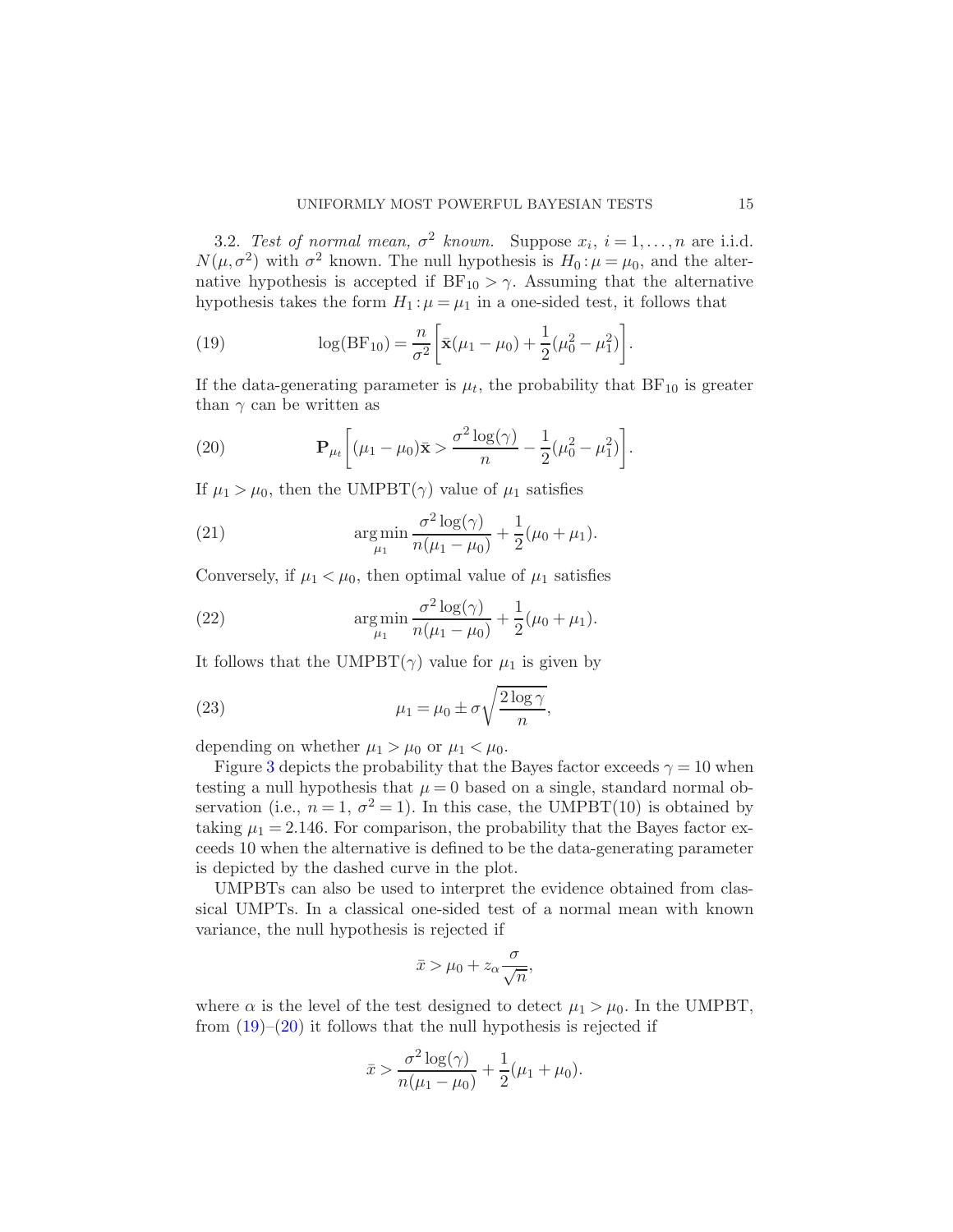16 V. E. JOHNSON



<span id="page-15-0"></span>Fig. 3. *Probability that Bayes factor in favor of UMPBT alternative exceeds 10 when*  $\mu_0 = 0$  and  $n = 1$  *(solid curve). The dashed curve displays this probability when the Bayes factor is calculated under the alternative hypothesis that*  $\mu_1$  *equals the data-generating parameter (displayed on the horizontal axis).*

Setting  $\mu_1 = \mu_0 + \sigma \sqrt{2 \log(\gamma)/n}$  and equating the two rejection regions, it follows that the rejection regions for the two tests are identical if

<span id="page-15-1"></span>(24) 
$$
\gamma = \exp\left(\frac{z_{\alpha}^2}{2}\right).
$$

For the case of normally distributed data, it follows that

<span id="page-15-2"></span>(25) 
$$
\mu_1 = \mu_0 + \frac{\sigma}{\sqrt{n}} z_\alpha,
$$

which means that the alternative hypothesis places  $\mu_1$  at the boundary of the UMPT rejection region.

The close connection between the UMPBT and UMPT for a normal mean makes it relatively straightforward to examine the relationship between the p-values reported from a classical test and either the Bayes factors or posterior probabilities obtained from a Bayesian test. For example, significance tests for normal means are often conducted at the 5% level. Given this threshold of evidence for rejection of the null hypothesis, the one-sided  $\gamma$  threshold corresponding to the 5% significance test is 3.87, and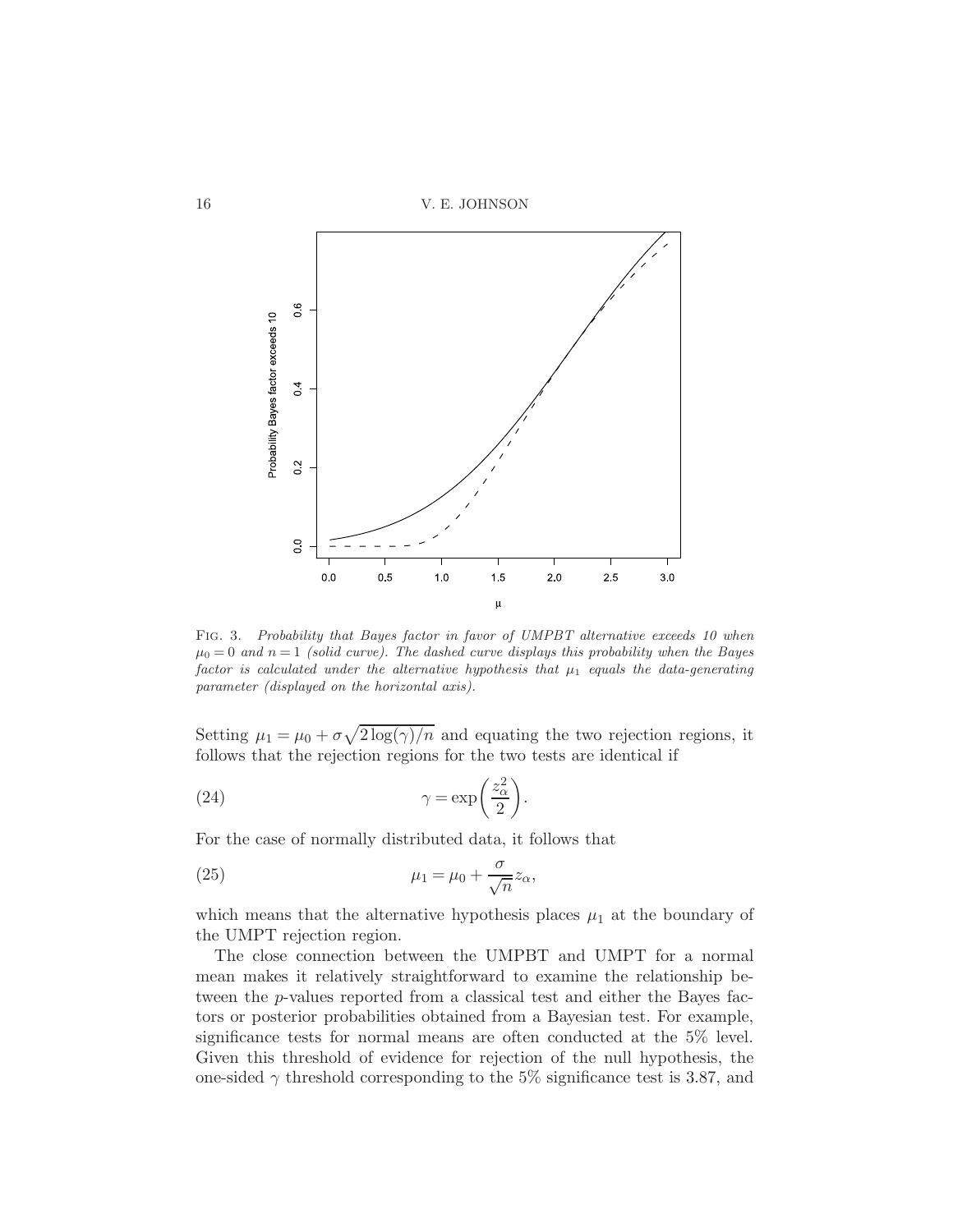

<span id="page-16-0"></span>Fig. 4. *Correspondence between* p*-values and posterior model probabilities for a UMPBT test derived from a 5% test. This plot assumes equal prior probabilities were assigned to the null and alternative hypotheses. Note that both axes are displayed on the logarithmic scale.*

the UMPBT alternative is  $\mu_1 = \mu_0 + 1.645\sigma/\sqrt{n}$ . If we assume that equal prior probabilities are assigned to the null and alternative hypotheses, then a correspondence between p-values and posterior probabilities assigned to the null hypothesis is easy to establish. This correspondence is depicted in Figure [4.](#page-16-0) For instance, this figure shows that a p-value of 0.01 corresponds to the assignment of posterior probability 0.08 to the null hypothesis.

3.2.1. Evaluating evidence for the Higgs boson. On July 4, 2012, scientists at CERN made the following announcement:

We observe in our data clear signs of a new particle, at the level of 5 sigma, in the mass region around 126 gigaelectronvolts (GeV). [\(http://press.web.cern.ch/](http://press.web.cern.ch/press/PressReleases/Releases2012/PR17.12E.html) [press/PressReleases/Releases2012/PR17.12E.html\)](http://press.web.cern.ch/press/PressReleases/Releases2012/PR17.12E.html).

In very simplified terms, the 5 sigma claim can be explained by fitting a model for a Poisson mean that had the following approximate form:

$$
\mu(x) = \exp(a_0 + a_1x + a_2x^2) + s\phi(x; m, w).
$$

Here, x denotes mass in GeV,  $\{a_i\}$  denote nuisance parameters that model background events, s denotes signal above background, m denotes the mass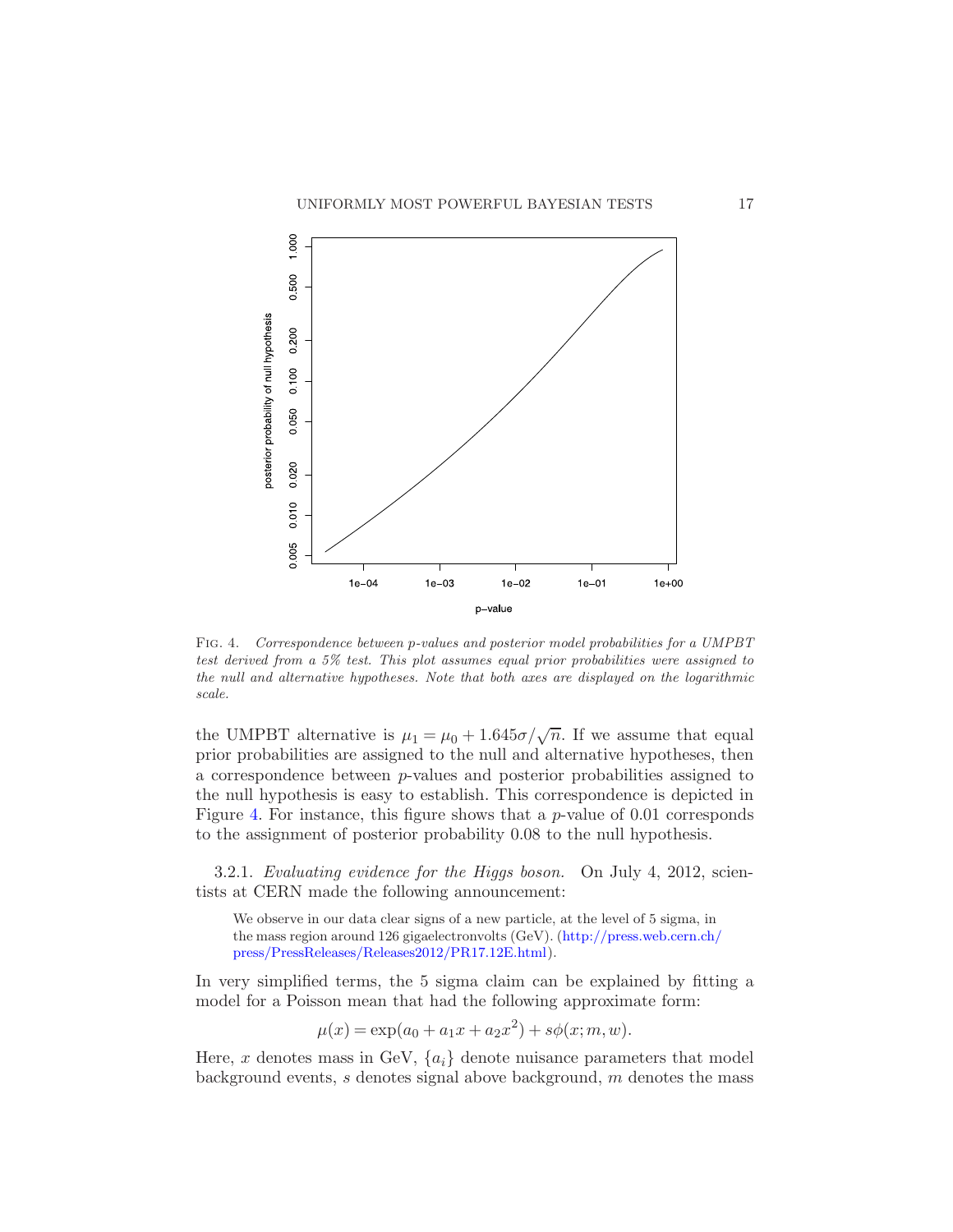of a new particle, w denotes a convolution parameter and  $\phi(x;m,w)$  denotes a Gaussian density centered on m with standard deviation  $w$  [Prosper [\(2012\)](#page-26-6)]. Poisson events collected from a series of high energy experiments conducted in the Large Hadron Collider (LHC) at CERN provide the data to estimate the parameters in this stylized model. The background parameters  $\{a_i\}$  are considered nuisance parameters. Interest, of course, focuses on testing whether  $s > 0$  at a mass location m. The null hypothesis is that  $s = 0$  for all m.

The accepted criterion for declaring the discovery of a new particle in the field of particle physics is the 5 sigma rule, which in this case requires that the estimate of s be 5 standard errors from 0 [\(http://public.web.cern.ch/public/\)](http://public.web.cern.ch/public/).

Calculation of a Bayes factor based on the original mass spectrum data is complicated by the fact that prior distributions for the nuisance parameters  $\{a_i\}$ , m, and w are either not available or are not agreed upon. For this reason, it is more straightforward to compute a Bayes factor for these data based on the test statistic  $z = \hat{s}/\text{se}(\hat{s})$  where  $\hat{s}$  denotes the maximum likelihood estimate of s and se( $\hat{s}$ ) its standard error [Johnson [\(2005,](#page-25-11) [2008](#page-25-13))]. To perform this test, assume that under the null hypothesis  $z$  has a standard normal distribution, and that under the alternative hypothesis z has a normal distribution with mean  $\mu$  and variance 1.

In this context, the 5 sigma rule for declaring a new particle discovery means that a new discovery can only be declared if the test statistic  $z > 5$ . Using equation [\(24\)](#page-15-1) to match the rejection region of the classical significance test to a UMPBT( $\gamma$ ) implies that the corresponding evidence threshold is  $\gamma = \exp(12.5) \approx 27{,}000$ . In other words, a Bayes factor of approximately  $\gamma = \exp(12.5) \approx 27,000$  corresponds to the 5 sigma rule required to accept the alternative hypothesis that a new particle has been found.

It follows from the discussion following equation [\(25\)](#page-15-2) that the alternative hypothesis for the UMPBT alternative is  $\mu_1 = 5$ . This value is calculated under the assumption that the test statistic  $z$  has a standard normal distribution under the null hypothesis [i.e.,  $\sigma = 1$  and  $n = 1$  in [\(23\)](#page-14-2)]. If the observed value of  $z$  was exactly 5, then the Bayes factor in favor of a new particle would be approximately 27,000. If the observed value was, say 5.1, then the Bayes factor would be  $\exp(-0.5[0.1^2 - 5.1^2]) = 44{,}000$ . These values suggest very strong evidence in favor of a new particle, but perhaps not as much evidence as might be inferred by nonstatisticians by the report of a p-value of  $3 \times 10^{-7}$ .

There are, of course, a number of important caveats that should be considered when interpreting the outcome of this analysis. This analysis assumes that an experiment with a fixed endpoint was conducted, and that the UMPBT value of the Poisson rate at 126 GeV was of physical significance. Referring to [\(23\)](#page-14-2) and noting that the asymptotic standard error of z decreases at rate  $\sqrt{n}$ , it follows that the UMPBT alternative hypothesis favored by this analysis is  $O(n^{-1/2})$ . For sufficiently large n, systematic er-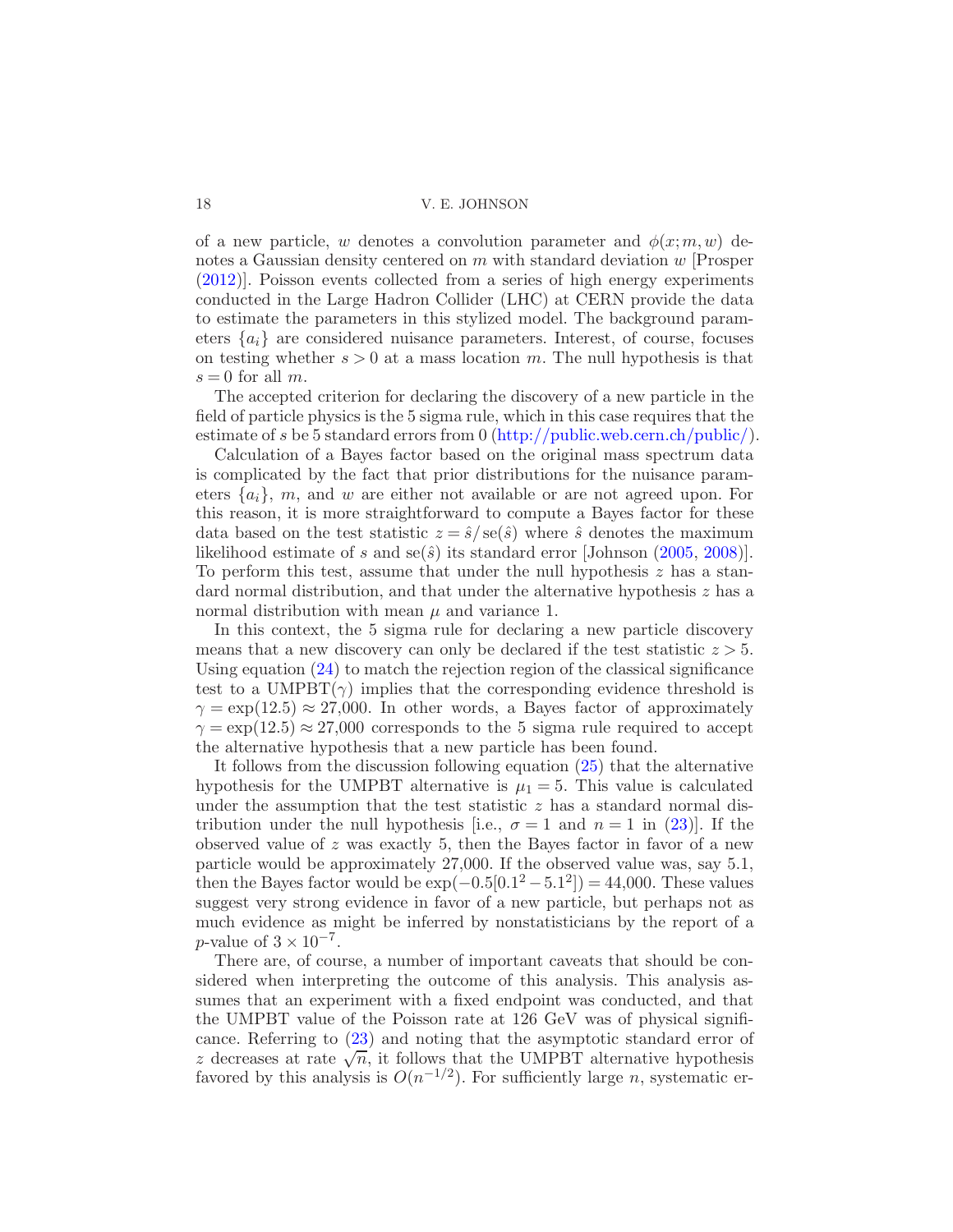#### UNIFORMLY MOST POWERFUL BAYESIAN TESTS 19

<span id="page-18-1"></span>TABLE 2 *Common one parameter exponential family models for which* UMPBT(γ) *exist*

| Model           | Test                      | Objective function                                                                                                         |
|-----------------|---------------------------|----------------------------------------------------------------------------------------------------------------------------|
| <b>Binomial</b> | $p_1 > p_0$               | $\{\log(\gamma) - n \log[(1-p)/(1-p_0)]\} (\log\{[p(1-p_0)]/[(1-p)p_0]\})^{-1}$                                            |
| Exponential     | $\mu_1 > \mu_0$           | $\{\log(\gamma) + n[\log(\mu_1) - \log(\mu_0)]\} [1/\mu_0 - 1/\mu_1]^{-1}$                                                 |
| Neg. Bin.       | $p_1 > p_0$               | $\{\log(\gamma) - r \log[(1-p_1)/(1-p_0)]\}[\log(p_1) - \log(p_0)]^{-1}$                                                   |
| Normal          | $\sigma_1^2 > \sigma_0^2$ | $\{2\sigma_1^2\sigma_0^2(\log(\gamma) + \frac{n}{2}[\log(\sigma_1^2) - \log(\sigma_0^2)])\}[\sigma_1^2 - \sigma_0^2]^{-1}$ |
| Normal          | $\mu_1 > \mu_0$           | $[\sigma^2 \log(\gamma)] (\mu_1 - \mu_0)^{-1} + \frac{1}{2}(\mu_0 + \mu_1)$                                                |
| Poisson         | $\mu_1 > \mu_0$           | $[\log(\gamma) + n(\mu_1 - \mu_0)][\log(\mu_1) - \log(\mu_0)]^{-1}$                                                        |

rors in the estimation of the background rate could eventually lead to the rejection of the null hypothesis in favor of the hypothesis of a new particle. This is of particular concern if the high energy experiments were continued until a 5 sigma result was obtained. Further comments regarding this point appear in the discussion section.

3.3. Other one-parameter exponential family models. Table [2](#page-18-1) provides the functions that must be minimized to obtain UMPBTs for a number of common exponential family models. The objective functions listed in this table correspond to the function  $g_{\gamma}(\cdot,\cdot)$  specified in Lemma [1](#page-7-2) with  $v=1$ . The negative binomial is parameterized by the fixed number of failures  $r$ and random number of successes  $x = 0, 1, \ldots$  observed before termination of sampling. The other models are parameterized so that  $\mu$  and  $p$  denote means and proportions, respectively, while  $\sigma^2$  values refer to variances.

<span id="page-18-0"></span>4. Extensions to other models. Like UMPTs, UMPBTs are most easily defined within one-parameter exponential family models. In unusual cases, UMPBTs can be defined for data modeled by vector-valued exponential family models, but in general such extensions appear to require stringent constraints on nuisance parameters.

One special case in which UMPBTs can be defined for a d-dimensional parameter  $\theta$  occurs when the density of an observation can be expressed as

(26) 
$$
f(x | \boldsymbol{\theta}) = h(x) \exp \left[\sum_{i=1}^d \eta_i(\boldsymbol{\theta}) T_i(x) - A(\boldsymbol{\theta})\right],
$$

and all but one of the  $\eta_i(\theta)$  are constrained to have identical values under both hypotheses. To understand how a UMPBT can be defined in this case, without loss of generality suppose that  $\eta_i(\theta)$ ,  $i = 2, \ldots, d$  are constrained to have the same value under both the null and alternative hypotheses, and that the null and alternative hypotheses are defined by  $H_0: \theta_1 = \theta_{1,0}$ and  $H_1: \theta_1 > \theta_{1,0}$ . For simplicity, suppose further that  $\eta_1$  is a monotonically increasing function.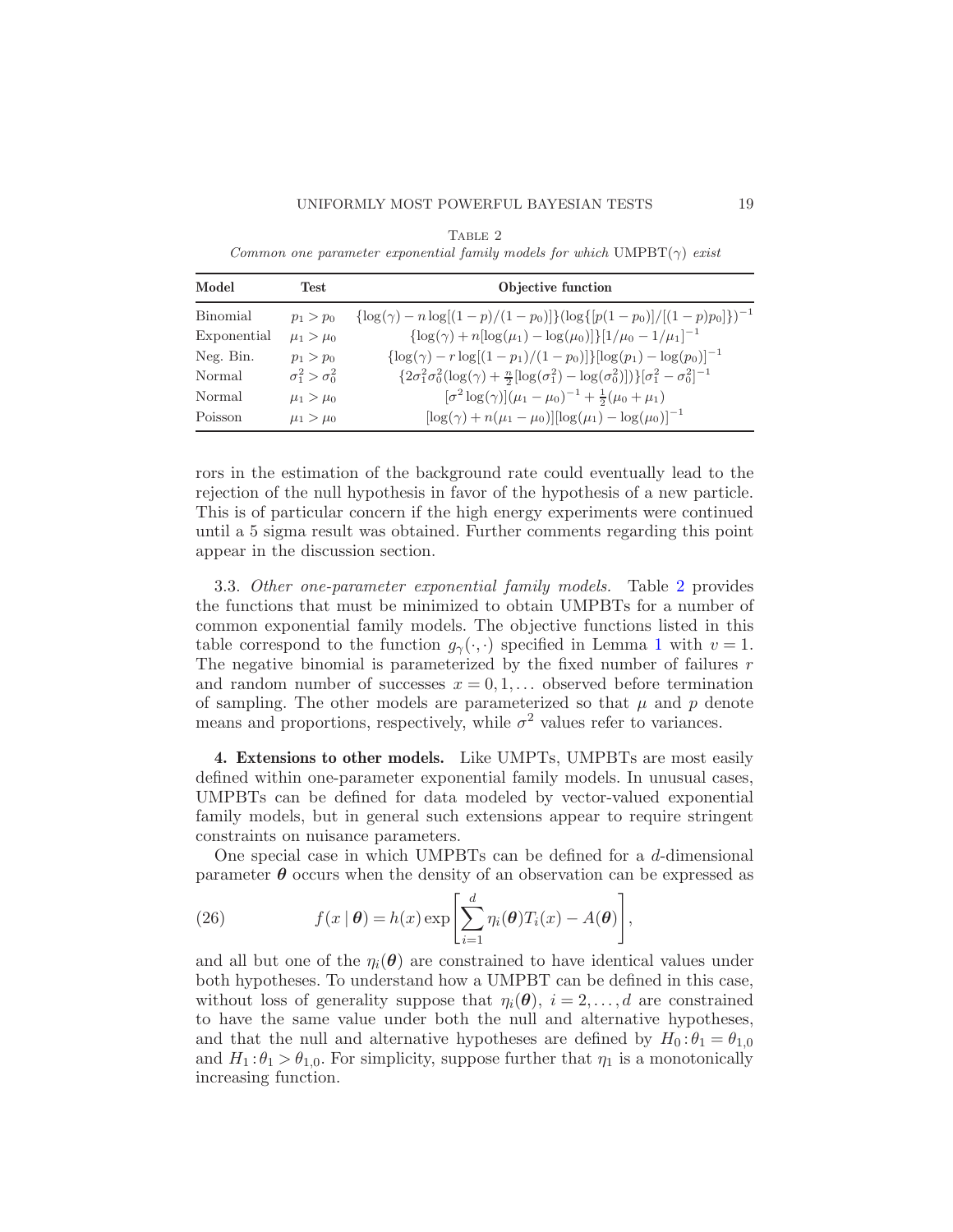As in Lemma [1,](#page-7-2) consider first simple alternative hypotheses expressible as  $H_1: \theta_1 = \theta_{1,1}$ . Let  $\boldsymbol{\theta}_0 = (\theta_{1,0}, \dots, \theta_{d,0})'$  and  $\boldsymbol{\theta}_1 = (\theta_{1,1}, \dots, \theta_{d,1})'$ . It follows that the probability that the logarithm of the Bayes factor exceeds a threshold  $log(\gamma)$  can be expressed as

<span id="page-19-0"></span>
$$
\begin{aligned} \mathbf{P}[\log(\text{BF}_{10}) > \log(\gamma)] \\ &= \mathbf{P}\{[\eta_1(\theta_{1,1}) - \eta_1(\theta_{1,0})]T_1(\mathbf{x}) - [A(\theta_1) - A(\theta_0)] > \log(\gamma)\} \\ &= \mathbf{P}\bigg[T_1(\mathbf{x}) > \frac{\log(\gamma) + [A(\theta_1) - A(\theta_0)]}{[\eta_1(\theta_{1,1}) - \eta_1(\theta_{1,0})]}\bigg]. \end{aligned}
$$

The probability in [\(27\)](#page-19-0) is maximized by minimizing the right-hand side of the inequality. The extension to composite alternative hypotheses follows the logic described in inequalities [\(11\)](#page-8-3)–[\(13\)](#page-8-4), which shows that  $\text{UMPBT}(\gamma)$ tests can be obtained in this setting by choosing the prior distribution of  $\theta_1$ under the alternative hypotheses so that it concentrates its mass on the set

(28) 
$$
\argmin_{\theta} \frac{\log(\gamma) + [A(\theta_1) - A(\theta_0)]}{[\eta_1(\theta_{1,1}) - \eta_1(\theta_{1,0})]},
$$

while maintaining the constraint that the values of  $\eta_i(\boldsymbol{\theta})$  are equal under both hypotheses. Similar constructions apply if  $\eta_1$  is monotonically decreasing, or if the alternative hypothesis specifies that  $\theta_{1,0} < \theta_{0,0}$ .

More practically useful extensions of UMPBTs can be obtained when it is possible to integrate out nuisance parameters in order to obtain a marginal density for the parameter of interest that falls within the class of exponential family of models. An important example of this type occurs in testing whether a regression coefficient in a linear model is zero.

# <span id="page-19-1"></span>4.1. Test of linear regression coefficient,  $\sigma^2$  known. Suppose that (29)  $\mathbf{y} \sim N(\mathbf{X}\boldsymbol{\beta}, \sigma^2 \mathbf{I}_n),$

where  $\sigma^2$  is known, y is an  $n \times 1$  observation vector, X an  $n \times p$  design matrix of full column rank and  $\beta = (\beta_1, \dots, \beta_p)'$  denotes a  $p \times 1$  regression parameter. The null hypothesis is defined as  $H_0: \beta_p = 0$ . For concreteness, suppose that interest focuses on testing whether  $\beta_p > 0$ , and that under both the null and alternative hypotheses, the prior density on the first  $p-1$ components of  $\beta$  is a multivariate normal distribution with mean vector **0** and covariance matrix  $\sigma^2 \Sigma$ . Then the marginal density of y under  $H_0$  is

(30) 
$$
m_0(\mathbf{y}) = (2\pi\sigma^2)^{-n/2} |\mathbf{\Sigma}|^{-1/2} |\mathbf{F}|^{-1/2} \exp\left(-\frac{R}{2\sigma^2}\right),
$$

where

<span id="page-19-2"></span>(31)  $\mathbf{F} = \mathbf{X}_{-p}' \mathbf{X}_{-p} + \Sigma^{-1}$ ,  $\mathbf{H} = \mathbf{X}_{-p} \mathbf{F}^{-1} \mathbf{X}_{-p}'$ ,  $R = \mathbf{y}' (\mathbf{I}_n - \mathbf{H})' \mathbf{y}$ , and  $X_{-p}$  is the matrix consisting of the first  $p-1$  columns of X.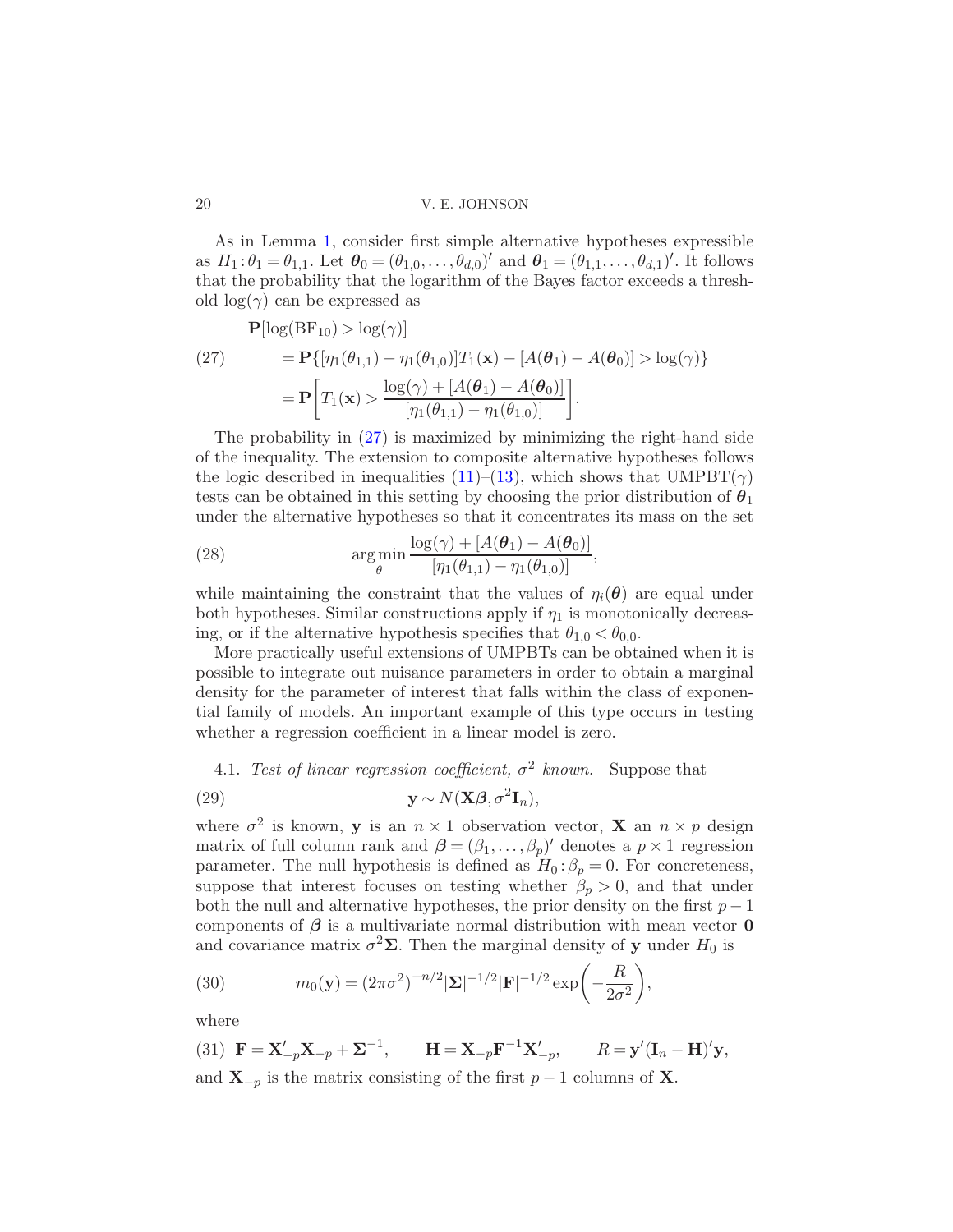Let  $\beta_{p*}$  denote the value of  $\beta_p$  under the alternative hypothesis  $H_1$  that defines the UMPBT( $\gamma$ ), and let  $\mathbf{x}_p$  denote the pth column of **X**. Then the marginal density of **y** under  $H_1$  is

(32) 
$$
m_1(\mathbf{y}) = m_0(\mathbf{y}) \times \exp\left\{-\frac{1}{2\sigma^2} [\beta_{p*}^2 \mathbf{x}_p'(\mathbf{I}_n - \mathbf{H}) \mathbf{x}_p - 2\beta_{p*} \mathbf{x}_p'(\mathbf{I}_n - \mathbf{H}) \mathbf{y}] \right\}.
$$

It follows that the probability that the Bayes factor  $BF_{10}$  exceeds  $\gamma$  can be expressed as

(33) 
$$
\mathbf{P}\bigg[\mathbf{x}'_p(\mathbf{I}_n - \mathbf{H})\mathbf{y} > \frac{\sigma^2 \log(\gamma)}{\beta_{p*}} + \frac{1}{2}\beta_{p*}\mathbf{x}'_p(\mathbf{I}_n - \mathbf{H})\mathbf{x}_p\bigg],
$$

which is maximized by minimizing the right-hand side of the inequality. The  $UMPBT(\gamma)$  is thus obtained by taking

<span id="page-20-1"></span>(34) 
$$
\beta_{p*} = \sqrt{\frac{2\sigma^2 \log(\gamma)}{\mathbf{x}_p'(\mathbf{I}_n - \mathbf{H})\mathbf{x}_p}}.
$$

The corresponding one-sided test of  $\beta_p < 0$  is obtained by reversing the sign of  $\beta_{p*}$  in [\(34\)](#page-20-1).

Because this expression for the UMPBT assumes that  $\sigma^2$  is known, it is not of great practical significance by itself. However, this result may guide the specification of alternative models in, for example, model selection algorithms in which the priors on regression coefficients are specified conditionally on the value of  $\sigma^2$ . For example, the mode of the nonlocal priors described in Johnson and Rossell [\(2012\)](#page-25-14) might be set to the UMPBT values after determining an appropriate value of  $\gamma$  based on both the sample size n and number of potential covariates p.

<span id="page-20-0"></span>5. Approximations to UMPBTs using data-dependent alternatives. In some situations—most notably in linear models with unknown variances data dependent alternative hypotheses can be defined to obtain tests that are approximately uniformly most powerful in maximizing the probability that a Bayes factor exceeds a threshold. This strategy is only attractive when the statistics used to define the alternative hypothesis are ancillary to the parameter of interest.

5.1. Test of normal mean,  $\sigma^2$  unknown. Suppose that  $x_i$ ,  $i = 1, ..., n$ , are i.i.d.  $N(\mu, \sigma^2)$ , that  $\sigma^2$  is unknown and that the null hypothesis is  $H_0: \mu =$  $\mu_0$ . For convenience, assume further that the prior distribution on  $\sigma^2$  is an inverse gamma distribution with parameters  $\alpha$  and  $\lambda$  under both the null and alternative hypotheses.

To obtain an approximate UMPBT( $\gamma$ ), first marginalize over  $\sigma^2$  in both models. Noting that  $(1 + a/t)^t \to e^a$ , it follows that the Bayes factor in favor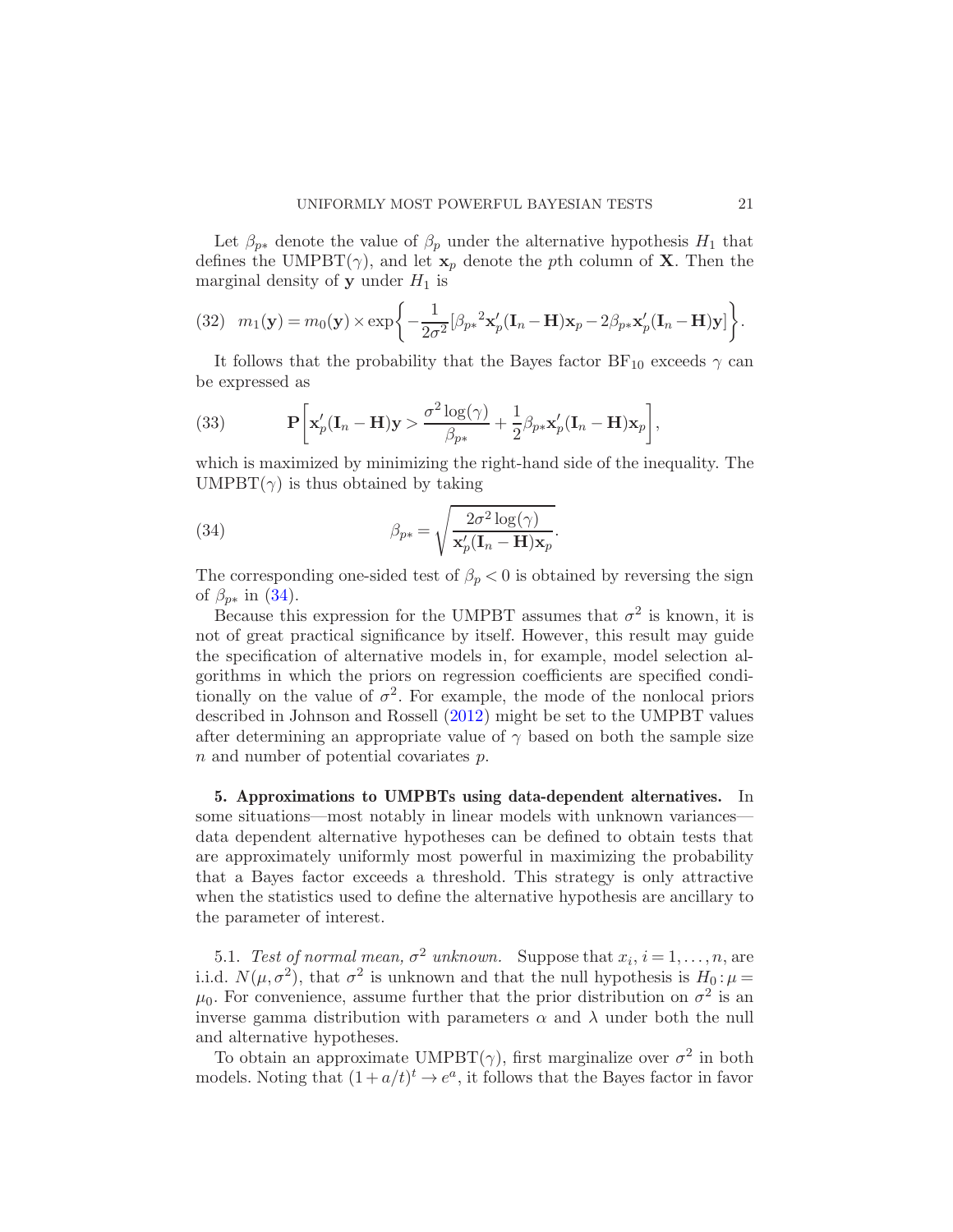of the alternative hypothesis satisfies

<span id="page-21-0"></span>(35) 
$$
BF_{10}(\mathbf{x}) = \left[\frac{\sum_{i=1}^{n} (x_i - \mu_0)^2 + 2\lambda}{\sum_{i=1}^{n} (x_i - \mu_1)^2 + 2\lambda}\right]^{n/2 + \alpha}
$$

(36) 
$$
\approx \left[\frac{1+(\bar{\mathbf{x}}-\mu_0)^2/s^2}{1+(\bar{\mathbf{x}}-\mu_1)^2/s^2}\right]^{n/2+\alpha}
$$

(37) 
$$
\approx \exp\bigg\{-\frac{n}{2s^2}[(\bar{\mathbf{x}}-\mu_1)^2-(\bar{\mathbf{x}}-\mu_0)^2]\bigg\},\,
$$

where

(38) 
$$
s^{2} = \frac{\sum_{i=1}^{n} (x_{i} - \bar{\mathbf{x}})^{2} + 2\lambda}{n + 2\alpha}.
$$

The expression for the Bayes factor in [\(37\)](#page-21-0) reduces to [\(19\)](#page-14-0) if  $\sigma^2$  is replaced by s 2 . This implies that an approximate, but data-dependent UMPBT alternative hypothesis can be specified by taking

<span id="page-21-1"></span>(39) 
$$
\mu_1 = \mu_0 \pm s \sqrt{\frac{2 \log \gamma}{n}},
$$

depending on whether  $\mu_1 > \mu_0$  or  $\mu_1 < \mu_0$ .

Figure [5](#page-22-0) depicts the probability that the Bayes factor exceeds  $\gamma = 10$  when testing a null hypothesis that  $\mu = 0$  based on an independent sample of size  $n = 30$  normal observations with unit variance  $(\sigma^2 = 1)$  and using [\(39\)](#page-21-1) to set the value of  $\mu_1$  under the alternative hypothesis. For comparison, the probability that the Bayes factor exceeds 10 when the alternative is defined by taking  $\sigma^2 = 1$  and  $\mu_1$  to be the data-generating parameter is depicted by the dashed curve in the plot. Interestingly, the data-dependent, approximate UMPBT(10) provides a higher probability of producing a Bayes factor that exceeds 10 than do alternatives fixed at the data generating parameters.

5.2. Test of linear regression coefficient,  $\sigma^2$  unknown. As final example, suppose that the sampling model of Section [4.1](#page-19-1) holds, but assume now that the observational variance  $\sigma^2$  is unknown and assumed under both hypotheses to be drawn from an inverse gamma distribution with parameters  $\alpha$  and λ. Also assume that the prior distribution for the first  $p-1$  components of β, given  $\sigma^2$ , is a multivariate normal distribution with mean 0 and covariance matrix  $\sigma^2 \Sigma$ . As before, assume that  $H_0: \beta_p = 0$ . Our goal is to determine a value  $\beta_{p*}$  so that  $H_1: \beta_p = \beta_{p*}$  is the UMPBT( $\gamma$ ) under the constraint that  $\beta_p > 0$ .

Define  $\mathbf{y}_1 = \mathbf{y} - \mathbf{x}_p \beta_{p*}$  and let  $\mathbf{y}_0 = \mathbf{y}$ . By integrating with respect to the prior densities on  $\sigma^2$  and the first  $p-1$  components of  $\beta$ , the marginal density of the data under hypothesis  $i, i = 0, 1$  can be expressed as

(40) 
$$
m_i(\mathbf{y}) = 2^{\alpha} \pi^{-n/2} |\Sigma|^{-1/2} \frac{\lambda^{\alpha}}{\Gamma(\alpha)} \Gamma(n/2 + \alpha) |\mathbf{F}|^{-1/2} R_i^{-n/2 - \alpha},
$$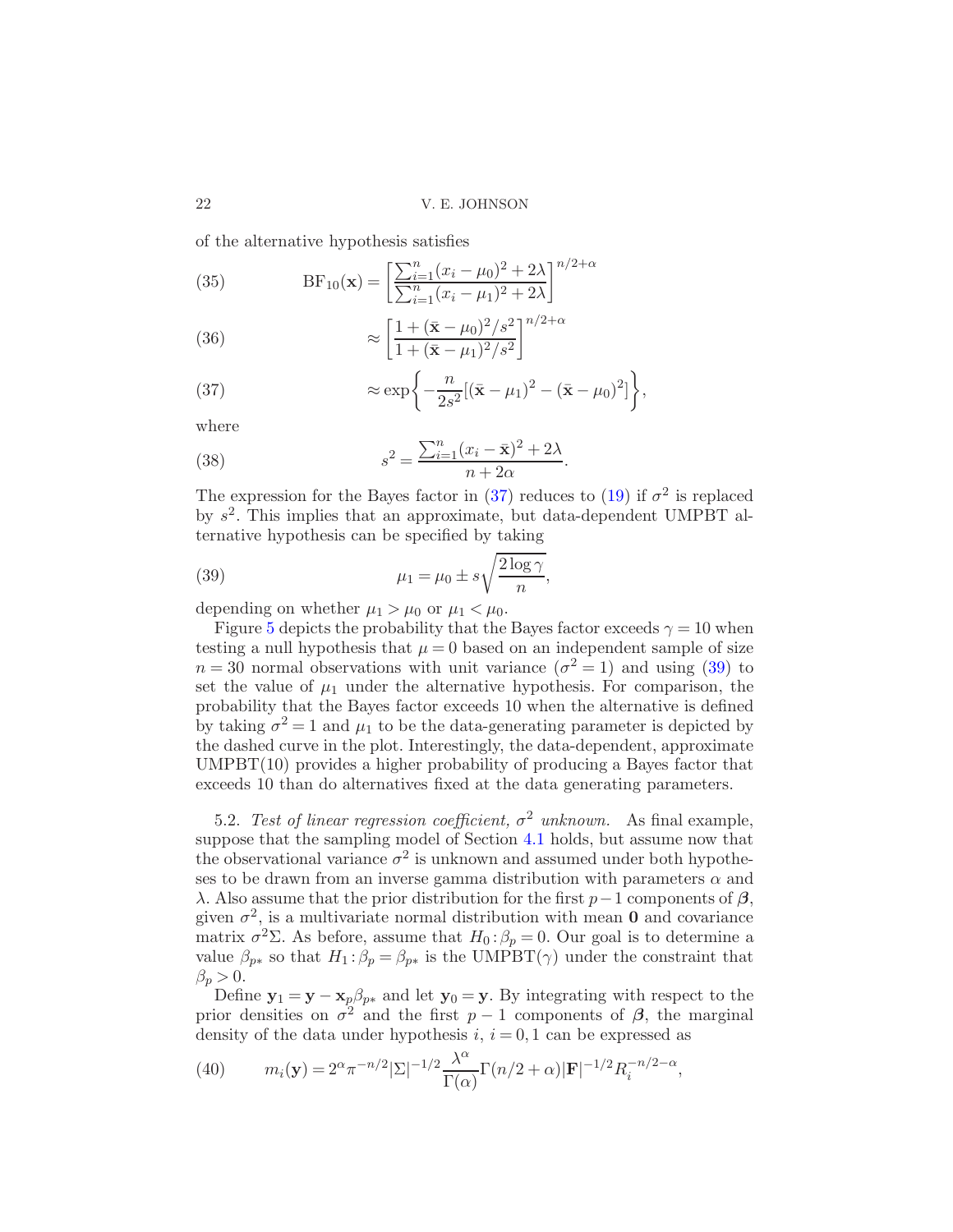

<span id="page-22-0"></span>Fig. 5. *Probability that Bayes factor based on data-dependent, approximate UMPBT alternative exceeds 10 when*  $\mu_0 = 0$  *and*  $n = 30$  *(solid curve). The dashed curve displays this probability when the Bayes factor is calculated under the alternative hypothesis that*  $\mu_1$ *equals data-generating parameter (displayed on the horizontal axis) and*  $\sigma^2 = 1$  *(the true value).*

where  $\bf{F}$  is defined in [\(31\)](#page-19-2), and

(41) 
$$
R_i = \mathbf{y}_i'(\mathbf{I}_n - \mathbf{H})\mathbf{y}_i + 2\lambda.
$$

It follows that the Bayes factor in favor of  $H_1$  can be written as

<span id="page-22-1"></span>(42) 
$$
\text{BF}_{10} = \left[1 + \frac{\beta_{p*}^2 \mathbf{x}_p'(\mathbf{I}_n - \mathbf{H}) \mathbf{x}_p - 2\beta_{p*} \mathbf{x}_p'(\mathbf{I}_n - \mathbf{H}) \mathbf{y}}{R_0}\right]^{-n/2 - \alpha}
$$

(43) 
$$
\approx \exp\bigg\{-\frac{1}{2s_p^2}[\beta_{p*}^2\mathbf{x}_p'(\mathbf{I}_n-\mathbf{H})\mathbf{x}_p-2\beta_{p*}\mathbf{x}_p'(\mathbf{I}_n-\mathbf{H})\mathbf{y}]\bigg\},
$$

where

$$
(44) \t\t s_p^2 = \frac{R_0}{n + 2\alpha}.
$$

The UMPBT( $\gamma$ ) is defined from [\(43\)](#page-22-1) according to

(45) 
$$
\mathbf{P}(\text{BF}_{10} > \gamma) = \mathbf{P}\bigg[\mathbf{x}_p'(\mathbf{I}_n - \mathbf{H})\mathbf{y} > \frac{s_p^2 \log(\gamma)}{\beta_{p*}} + \frac{1}{2}\beta_{p*}\mathbf{x}_p'(\mathbf{I}_n - \mathbf{H})\mathbf{x}_p\bigg].
$$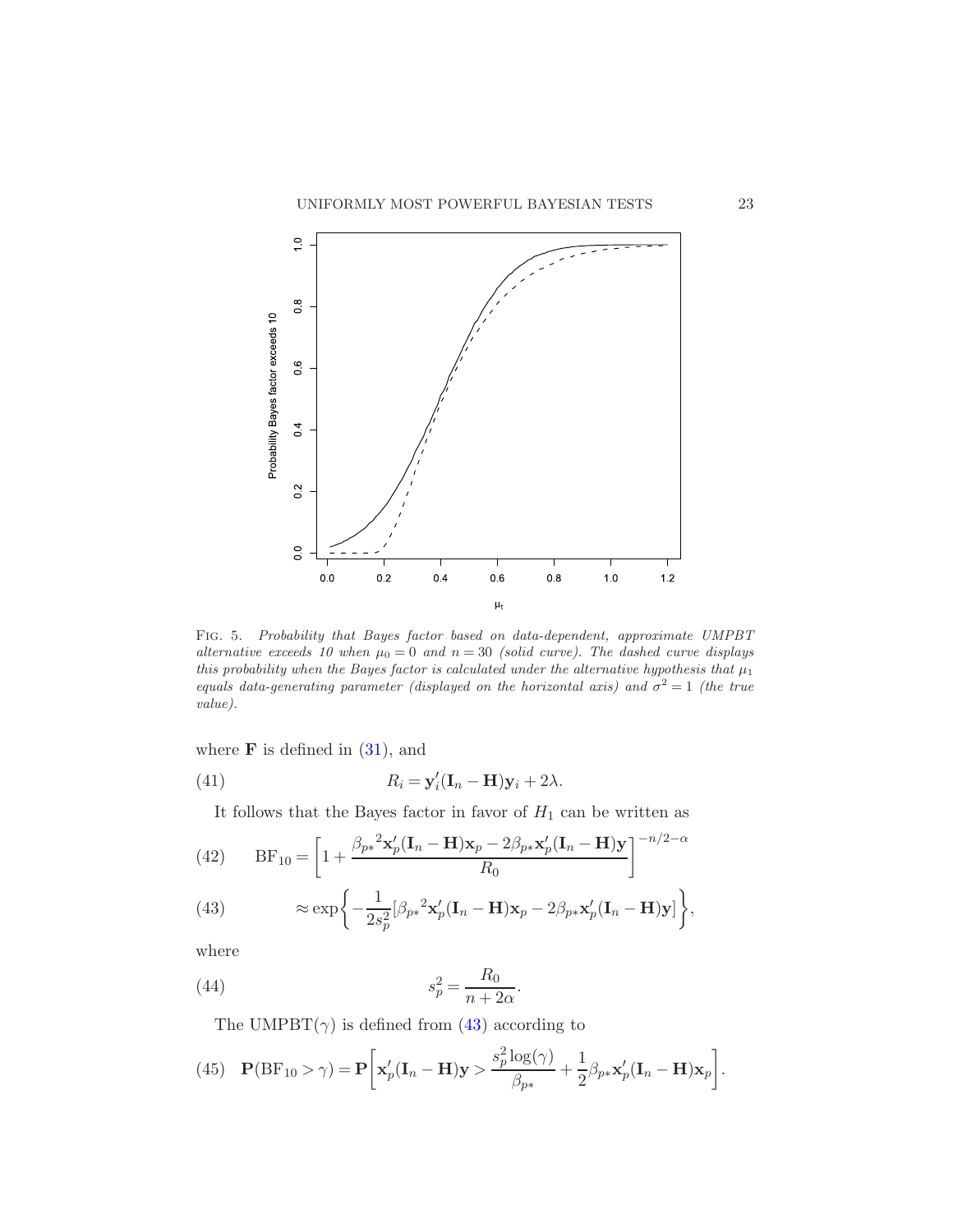Minimizing the right-hand side of the last inequality with respect to  $\beta_{n*}$ results in

(46) 
$$
\beta_{p*} = \sqrt{\frac{2s_p^2 \log(\gamma)}{\mathbf{x}_p'(\mathbf{I}_n - \mathbf{H})\mathbf{x}_p}}.
$$

This expression is consistent with the result obtained in the known variance case, but with  $s_p^2$  substituted for  $\sigma^2$ .

<span id="page-23-0"></span>6. Discussion. The major contributions of this paper are the definition of UMPBTs and the explicit description of UMPBTs for regular one-parameter exponential family models. The existence of UMPBTs for exponential family models is important because these tests represent the most common hypothesis tests conducted by practitioners. The availability of UMPBTs for these models means that these tests can be used to interpret test results in terms of Bayes factors and posterior model probabilities in a wide range of scientific settings. The utility of these tests is further enhanced by the connection between UMPBTs and UMPTs that have the same rejection region. This connection makes it trivial to simultaneously report both the p-value from a test and the corresponding Bayes factor.

The simultaneous report of default Bayes factors and p-values may play a pivotal role in dispelling the perception held by many scientists that a p-value of 0.05 corresponds to "significant" evidence against the null hypothesis. The preceding sections contain examples in which this level of significance favors the alternative hypothesis by odds of only 3 or 4 to 1. Because few researchers would regard such odds as strong evidence in favor of a new theory, the use of UMPBTs and the report of Bayes factors based upon them may lead to more realistic interpretations of evidence obtained from scientific studies.

The large sample properties of UMPBTs described in Section [2.1](#page-8-0) deserve further comment. From Lemma [2,](#page-8-2) it follows that the expected weight of evidence in favor of a true null hypothesis in an exponential family model converges to  $log(\gamma)$  as the sample size n tends to infinity. In other words, the evidence threshold  $\gamma$  represents an approximate bound on the evidence that can be collected in favor of the null hypothesis. This implies that  $\gamma$  must be increased with n in order to obtain a consistent sequence of tests.

Several criteria might be used for selecting a value for  $\gamma$  in large sample settings. One criterion can be inferred from the first statement of Lemma [2,](#page-8-2) where it is shown that the difference between the tested parameter's value under the null and alternative hypotheses is proportional to  $[\log(\gamma)/n]^{1/2}$ . For this difference to be a constant—as it would be in a subjective Bayesian test—log( $\gamma$ ) must be proportional to n, or  $\gamma = \exp(cn)$  for some  $c > 0$ . This suggests that an appropriate value for  $c$  might be determined by calibrating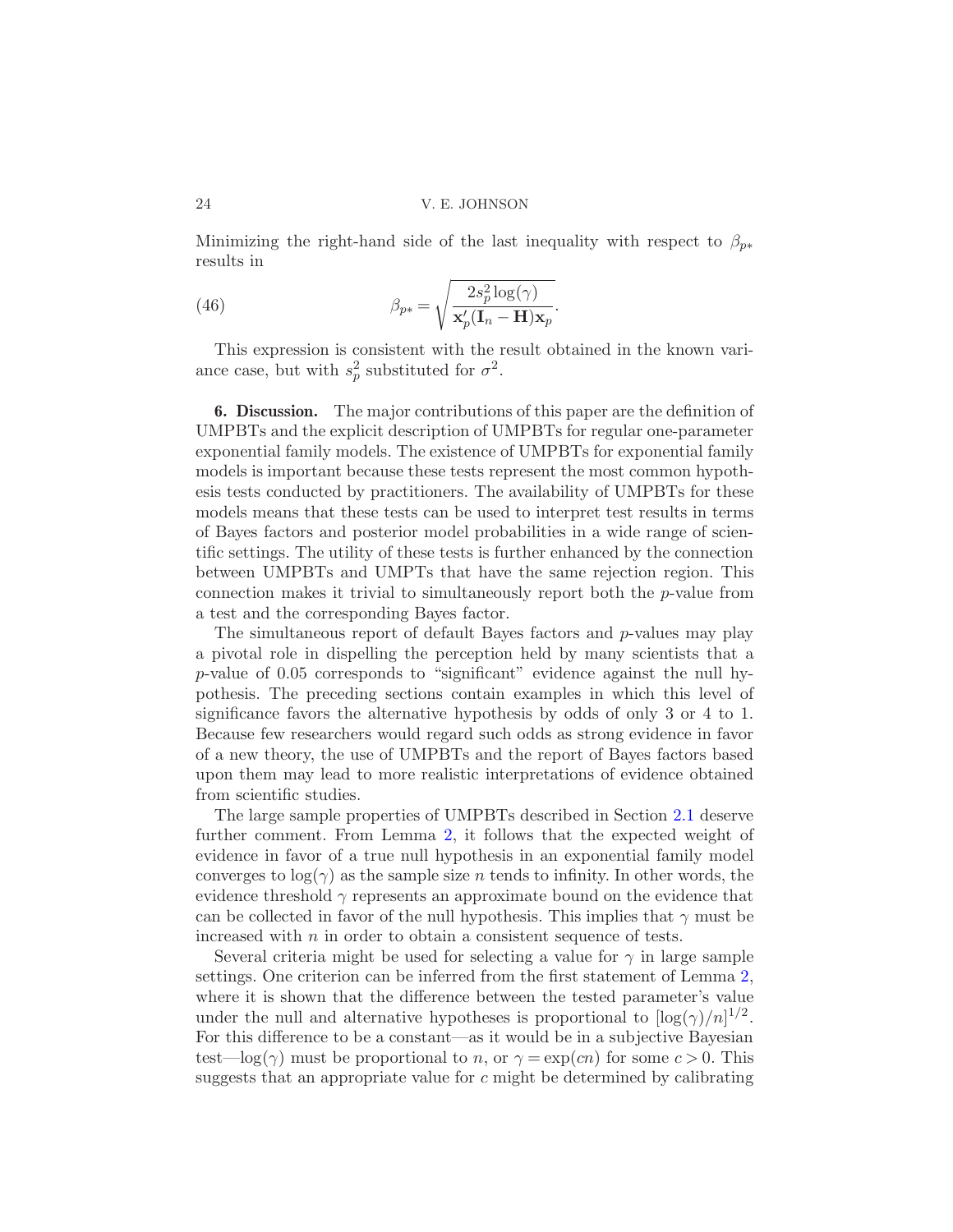the weight of evidence against an accepted threshold/sample size combination. For example, if an evidence threshold of 4 were accepted as the standard threshold for tests conducted with a sample size of  $100$ , then c might be set to  $\log(4)/100 = 0.0139$ . This value of c leads to an evidence threshold of  $\gamma = 16$  for sample sizes of 200, a threshold of 64 for sample sizes of 300, etc. From  $(24)$ , the significance levels for corresponding z-tests would be 5\%, 1\% and 0.2%, respectively.

The requirement to increase  $\gamma$  to achieve consistent tests in large samples also provides insight into the performance of standard frequentist and subjective Bayesian tests in large sample settings. The exponential growth rate of  $\gamma$  required to maintain a fixed alternative hypothesis suggests that the weight of evidence should be considered against the backdrop of sample size, even in Bayesian tests. This is particularly important in goodness-of-fit testing where small deviations from a model may be tolerable. In such settings, even moderately large Bayes factors against the null hypotheses may not be scientifically important when they are based on very large sample sizes.

From a frequentist perspective, the use of UMPBTs in large sample settings can provide insight into the deviations from null hypotheses when they are (inevitably) detected. For instance, suppose that a one-sided  $1\%$  test has been conducted to determine if the mean of normal data is 0, and that the test is rejected with a p-value of 0.001 based on a sample size of 10,000. From [\(24\)](#page-15-1), the implied evidence threshold for the test is  $\gamma = 15$ , and the alternative hypothesis that has been implicitly tested with the UMPBT is that  $\mu = 0.023\sigma$ . Based on the observation of  $\bar{x} = 0.031\sigma$ , the Bayes factor in favor of this alternative is 88.5. Although there are strong odds against the null, the scientific importance of this outcome may be tempered by the fact that the alternative hypothesis that was supported against the null represents a standardized effect size of only 2.3%.

This article has focused on the specification of UMPBTs for one-sided alternatives. A simple extension of these tests to two-sided alternatives can be obtained by assuming that the alternative hypothesis is represented by two equally-weighted point masses located at the UMPBT values determined for one-sided tests. The Bayes factors for such tests can be written as

(47) 
$$
\mathbf{P}\left[\frac{0.5m_l(\mathbf{x}) + 0.5m_h(\mathbf{x})}{m_0(\mathbf{x})} > \gamma\right],
$$

where  $m_l$  and  $m_h$  denote marginal densities corresponding to one-sided UMPBTs. Letting  $m_*(\mathbf{x}) = \max(m_l(\mathbf{x}), m_h(\mathbf{x}))$  for the data actually observed, and assuming that the favored marginal density dominates the other, it follows that

(48) 
$$
\mathbf{P}\left[\frac{0.5m_l(\mathbf{x}) + 0.5m_h(\mathbf{x})}{m_0(\mathbf{x})} > \gamma\right] \approx \mathbf{P}\left[\frac{m_*(\mathbf{x})}{m_0(\mathbf{x})} > 2\gamma\right].
$$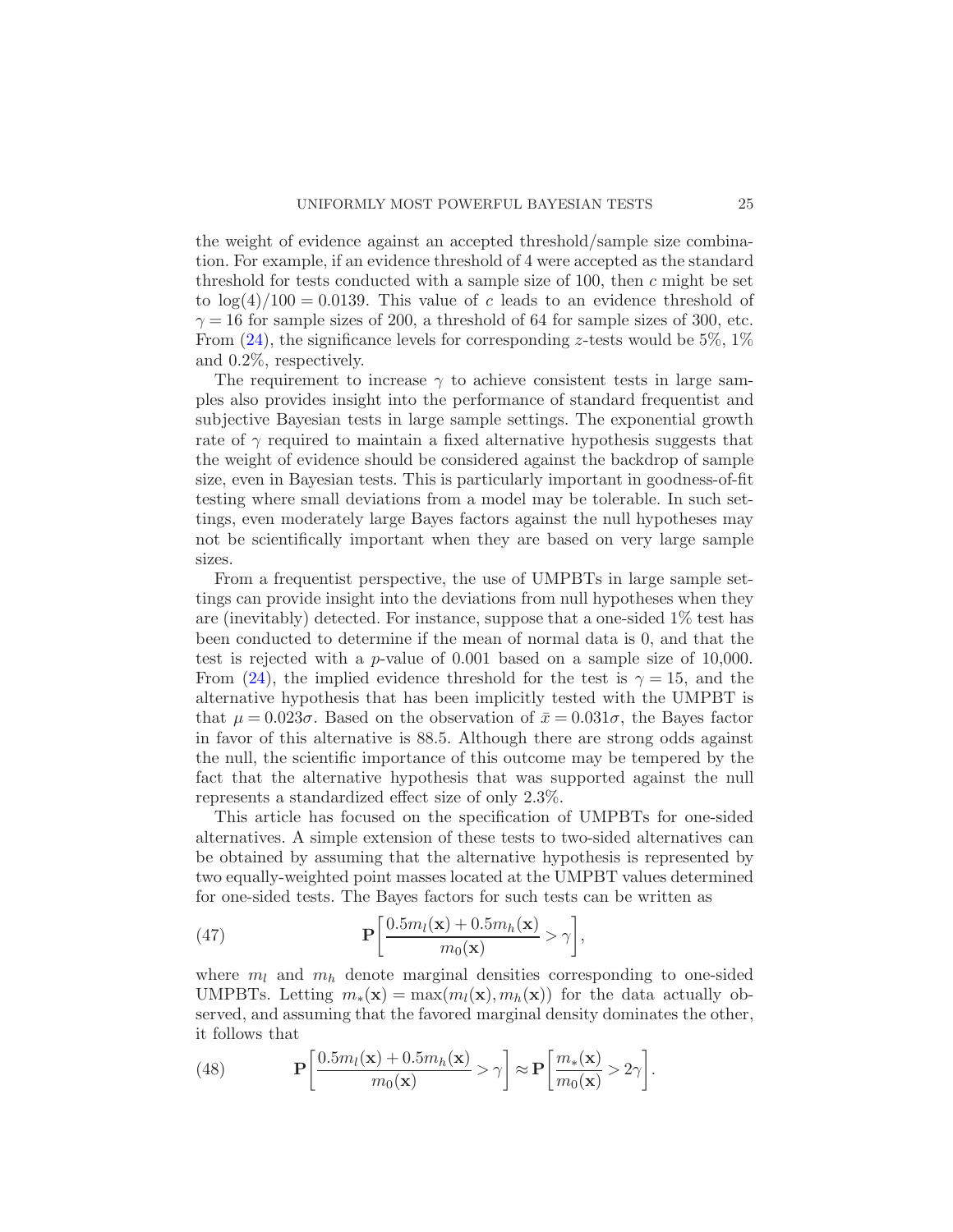Thus, an approximate two-sided UMPBT( $\gamma$ ) can be defined by specifying an alternative hypothesis that equally concentrates its mass on the two onesided UMPBT $(2\gamma)$  tests.

Additional research is needed to identify classes of models and testing contexts for which UMPBTs can be defined. The UMPBTs described in this article primarily involve tests of point null hypotheses, or tests that can be reduced to a test of a point null hypothesis after marginalizing over nuisance parameters. Whether UMPBTs can be defined in more general settings remains an open question.

Acknowledgments. The author thanks an Associate Editor and two referees for numerous comments that improved this article. Article content is solely the responsibility of the author and does not necessarily represent the official views of the National Cancer Institute or the National Institutes of Health.

#### REFERENCES

- <span id="page-25-7"></span>Berger, J. (2006). The case for objective Bayesian analysis. *Bayesian Anal.* 1 385–402. [MR2221271](http://www.ams.org/mathscinet-getitem?mr=2221271)
- <span id="page-25-8"></span>BERGER, J. O. and PERICCHI, L. R. (1996). The intrinsic Bayes factor for model selection and prediction. *J. Amer. Statist. Assoc.* 91 109–122. [MR1394065](http://www.ams.org/mathscinet-getitem?mr=1394065)
- <span id="page-25-12"></span>BERGER, J. O. and SELLKE, T. (1987). Testing a point null hypothesis: Irreconcilability of P values and evidence. *J. Amer. Statist. Assoc.* 82 112–122.
- <span id="page-25-5"></span>Berger, J. O. and Wolpert, R. L. (1984). *The Likelihood Principle*. *Institute of Mathematical Statistics Lecture Notes—Monograph Series* 6. IMS, Hayward, CA. [MR0773665](http://www.ams.org/mathscinet-getitem?mr=0773665)
- <span id="page-25-6"></span>Edwards, W., Lindman, H. and Savage, L. (1963). Bayesian statistical inference for psychological research. *Psychological Review* 70 193–242.
- <span id="page-25-4"></span>Howson, C. and Urbach, P. (2005). *Scientific Reasoning: The Bayesian Approach*, 3rd ed. Open Court, Chicago, IL.
- <span id="page-25-3"></span>Jeffreys, H. (1939). *Theory of Probability*. Cambridge Univ. Press, Cambridge.
- <span id="page-25-11"></span>Johnson, V. E. (2005). Bayes factors based on test statistics. *J. R. Stat. Soc. Ser. B Stat. Methodol.* 67 689–701. [MR2210687](http://www.ams.org/mathscinet-getitem?mr=2210687)
- <span id="page-25-13"></span>Johnson, V. E. (2008). Properties of Bayes factors based on test statistics. *Scand. J. Stat.* 35 354–368. [MR2418746](http://www.ams.org/mathscinet-getitem?mr=2418746)
- <span id="page-25-9"></span>Johnson, V. E. and Rossell, D. (2010). On the use of non-local prior densities in Bayesian hypothesis tests. *J. R. Stat. Soc. Ser. B Stat. Methodol.* 72 143–170. [MR2830762](http://www.ams.org/mathscinet-getitem?mr=2830762)
- <span id="page-25-14"></span>Johnson, V. E. and Rossell, D. (2012). Bayesian model selection in high-dimensional settings. *J. Amer. Statist. Assoc.* 107 649–660. [MR2980074](http://www.ams.org/mathscinet-getitem?mr=2980074)
- <span id="page-25-1"></span>Lehmann, E. L. and Romano, J. P. (2005). *Testing Statistical Hypotheses*, 3rd ed. Springer, New York. [MR2135927](http://www.ams.org/mathscinet-getitem?mr=2135927)
- <span id="page-25-10"></span>Lindley, D. (1957). A statistical paradox. *Biometrika* 44 187–192.
- <span id="page-25-2"></span>Mayo, D. G. and Spanos, A. (2006). Severe testing as a basic concept in a Neyman– Pearson philosophy of induction. *British J. Philos. Sci.* 57 323–357. [MR2249183](http://www.ams.org/mathscinet-getitem?mr=2249183)
- <span id="page-25-0"></span>Neyman, J. and Pearson, E. (1928). On the use and interpretation of certain test criteria for purposes of statistical inference. *Biometrika* 20A 175–240.